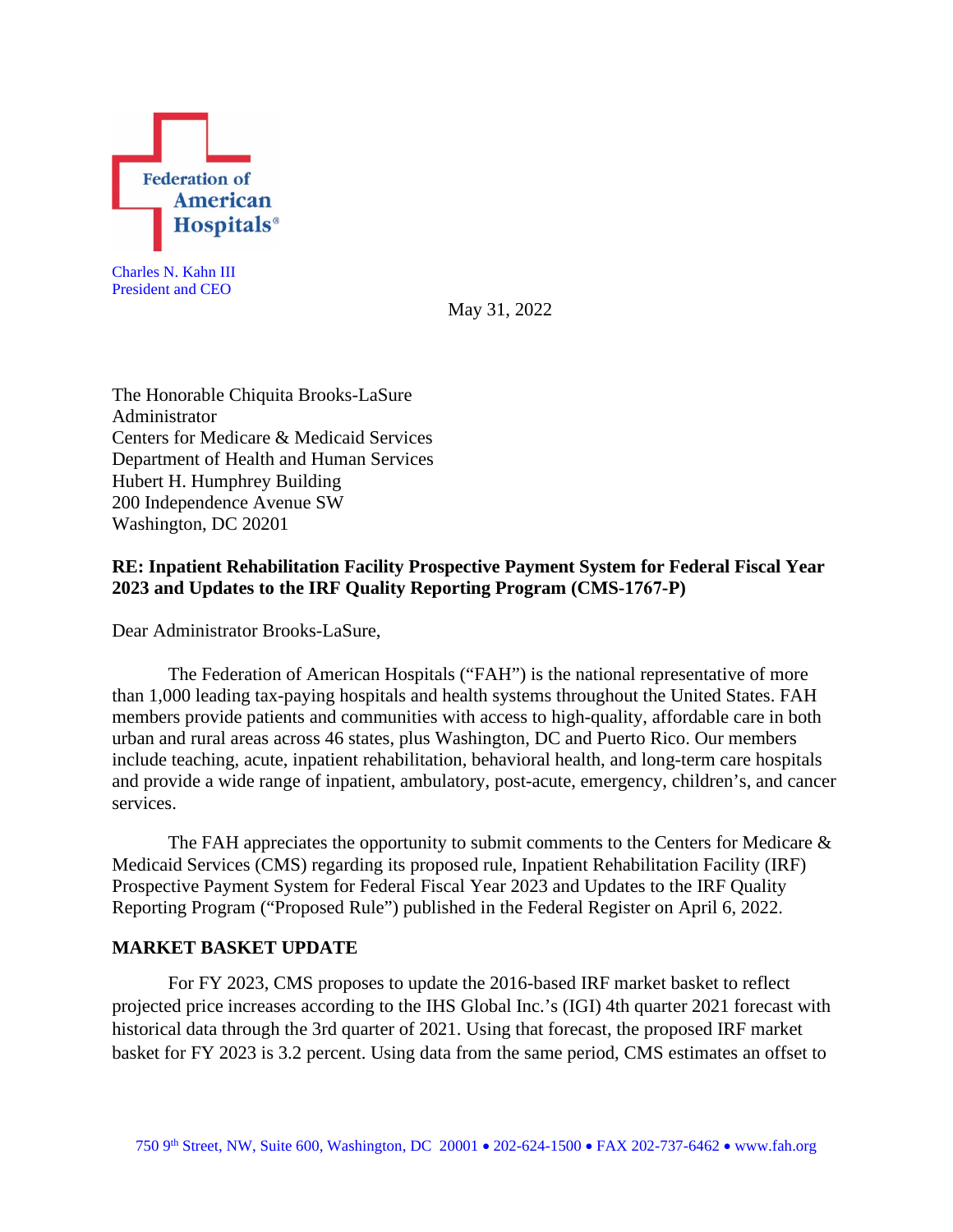the IRF market basket for total multifactor productivity of 0.4 percentage points. Consequently, CMS proposes an IRF PPS update of 2.8 percent for FY 2023 for hospitals that submit quality data.

The FAH has serious concerns that the proposed market basket forecast is neither accurately nor adequately capturing the unique factors influencing the hospital and health care market today in general, and the market in which IRFs compete specifically. The scope and scale of the COVID-19 pandemic is unprecedented in our times with the constant barrage of challenges and pressures that hospitals have and continue to face. Chronic, preexisting nurse and caregiver shortages have exploded during the pandemic fueled by increased demand and workforce burnout from, among other factors, quarantines, surges, and stress.

Hospitals have had to weather an unrelenting cascade of market pressures during the COVID public health emergency (PHE), compounded by historically high, spiraling inflation, as detailed in an April 2022 report<sup>[1](#page-1-0)</sup> by the American Hospital Association:

- According to data from the Bureau of Labor Statistics, hospital employment is down approximately 100,000 from pre-pandemic levels. At the same time, hospital labor expenses per patient through 2021 were 19.1% higher than pre-pandemic levels in 2019.
- Driving the growth in labor expenses has been an increased reliance on contract staff, especially contract nurses, who are integral members of the clinical team. In 2019, hospitals spent a median of 4.7% of their total nurse labor expenses for contract travel nurses, which skyrocketed to a median of 38.6% in January 2022.
- Contract staff agencies have increased the rates they bill hospitals significantly. In fact, hourly billing rates that hospitals pay staffing firms for contract employees increased 213% compared to pre-pandemic levels and led to a 62% profit margin for contract staff agencies, i.e., the difference between what the firms charge hospitals and what the firms actually pay the contract employees.
- Drug expenses also increased dramatically, 36.9% on per patient bases, compared to prepandemic levels. As a share of non-labor expenses, drug expenses grew from approximately 8.2% in January 2019 to 10.6% in January 2022.
- Higher economy-wide costs have important effects on hospital and health system prices. In April 2021, BLS reported that the CPI-U had the largest 12-month increase since September 2008. Additionally, consumer prices rose by a historic 8.5% in March 2022. Despite persistent cost pressures, hospital prices have seen consistently modest growth in recent years. According to BLS data, hospital prices have grown an average 2.1% per year over the last decade, about half the average annual increase in health insurance premiums.

<span id="page-1-0"></span><sup>&</sup>lt;sup>1</sup> Massive Growth in Expenses and Rising Inflation Fuel Continued Financial Challenges for America's [Hospitals and Health Systems,](https://www.aha.org/system/files/media/file/2022/04/2022-Hospital-Expenses-Increase-Report-Final-Final.pdf) American Hospital Association, April 2022.<sup>2</sup> BLS, May 2022: https://www.bls.gov/opub/ted/2022/nonfarm-business-labor-productivity-down-0-6-percent-from-first-quarter-2021 to-first-quarter-2022.htm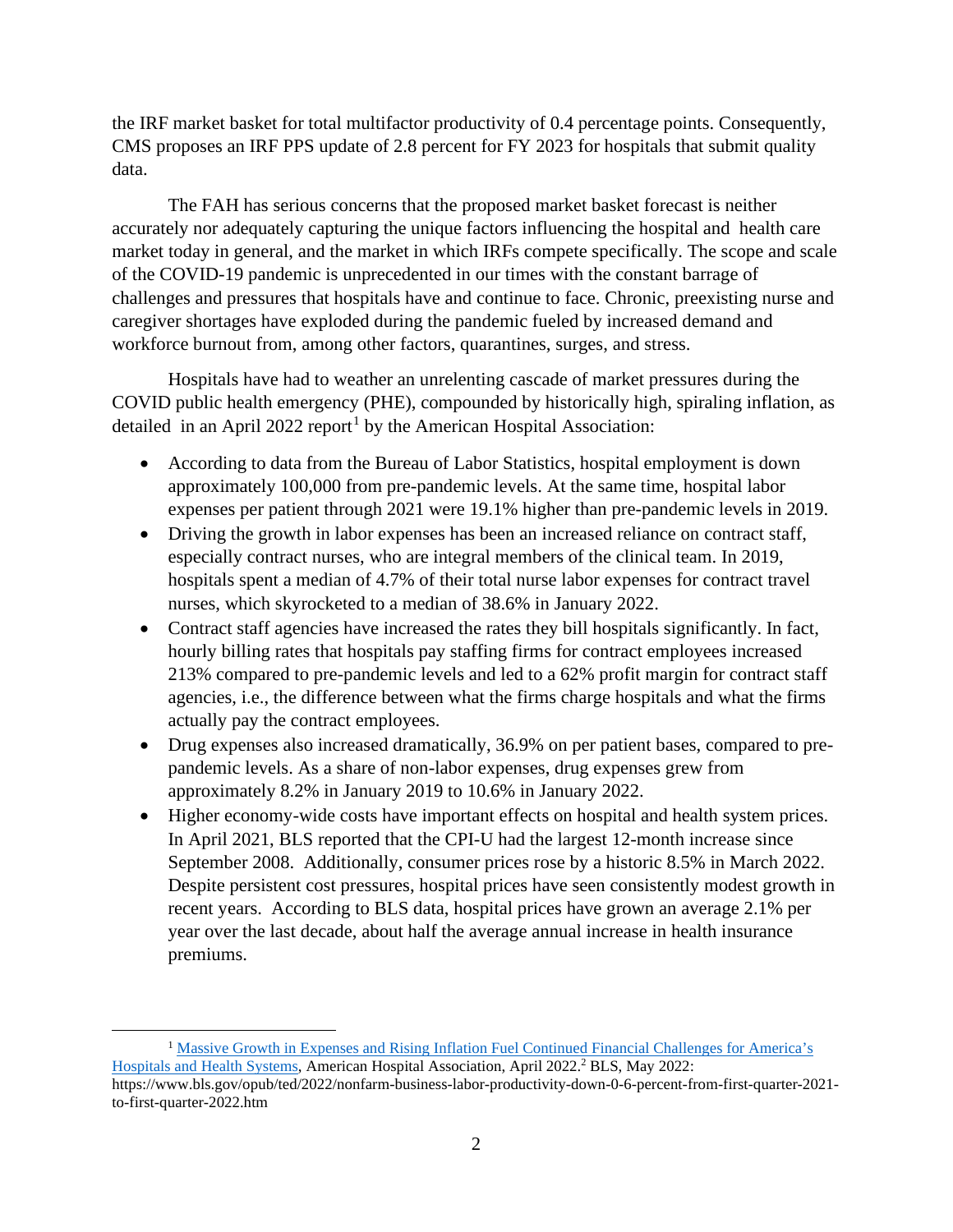These inflationary cost pressures for IRFs and all of America's hospitals do not seem to be captured in IHS Global's (IHG) estimate of 3.2 percent for IRF market basket inflation for FY 2023. We are concerned that the 4-quarter rolling average and methods used to estimate inflation in IRF spending are not capturing the readily-evident pandemic-initiated shocks to the health care market that are significantly driving up costs, especially labor, across the spectrum of hospital inputs. **We urge CMS to consider these pandemic triggers that do not seem to be reflected in the market basket forecast and make a PHE-related exception to further increase IRF rates to better adjust FY 2023 payments to IRFs to account for inflation.**

Secondly, it is noteworthy that CMS and IHG estimates for the FY 2021 and FY 2022 market basket inflationary increases were underestimated as well, as shown in the table below:

| <b>Inpatient Rehabilitation Facility PPS</b>        | <b>FY 21</b> | <b>FY 22</b> |
|-----------------------------------------------------|--------------|--------------|
| Market Basket Update In Final Rule                  | 2.4          | 2.6          |
| <b>IFY21 Actual/ FY22 Most Current MB Estimate*</b> | 2.7          | 3.8          |
| Difference                                          | 0.3          | 12           |

\*Source: IHS Global Inc. 2021q4 Forecast Historical Data through 2021Q3 Released by CMS, OACT, National Health Statistics Group, dnhs@cms.hhs.gov

As this table reflects, market basket updates to IRFs in FY 2021-FY 2022 when the COVID pandemic was fully reflected are currently estimated to underinflate the base IRF rate by 1.5 percent. This means that the base rate for FY 2023 is 1.5% too low – further compounding the inadequate FY 2023 rate increase.

The FAH is further concerned that the IRF update for FY 2023 includes a reduction for private non-farm multifactor productivity growth of 0.4 percent. The COVID-19 pandemic has had a profound impact on US productivity and most estimates of labor productivity highlight uncharacteristic reductions. In fact, from the first quarter 2021 to the first quarter 2022, nonfarm business sector labor productivity decreased 0.6 percent, reflecting a 4.2-percent increase in output that was outpaced by a 4.8-percent increase in hours worked. This is the largest over-theyear decline since the fourth quarter of 1993, when the measure also declined 0.6 percent. The chart below highlights the dramatic impact of COVID on US productivity<sup>[2](#page-2-0)</sup>.

<span id="page-2-0"></span><sup>2</sup> BLS, May 2022: https://www.bls.gov/opub/ted/2022/nonfarm-business-labor-productivity-down-0-6 percent-from-first-quarter-2021-to-first-quarter-2022.htm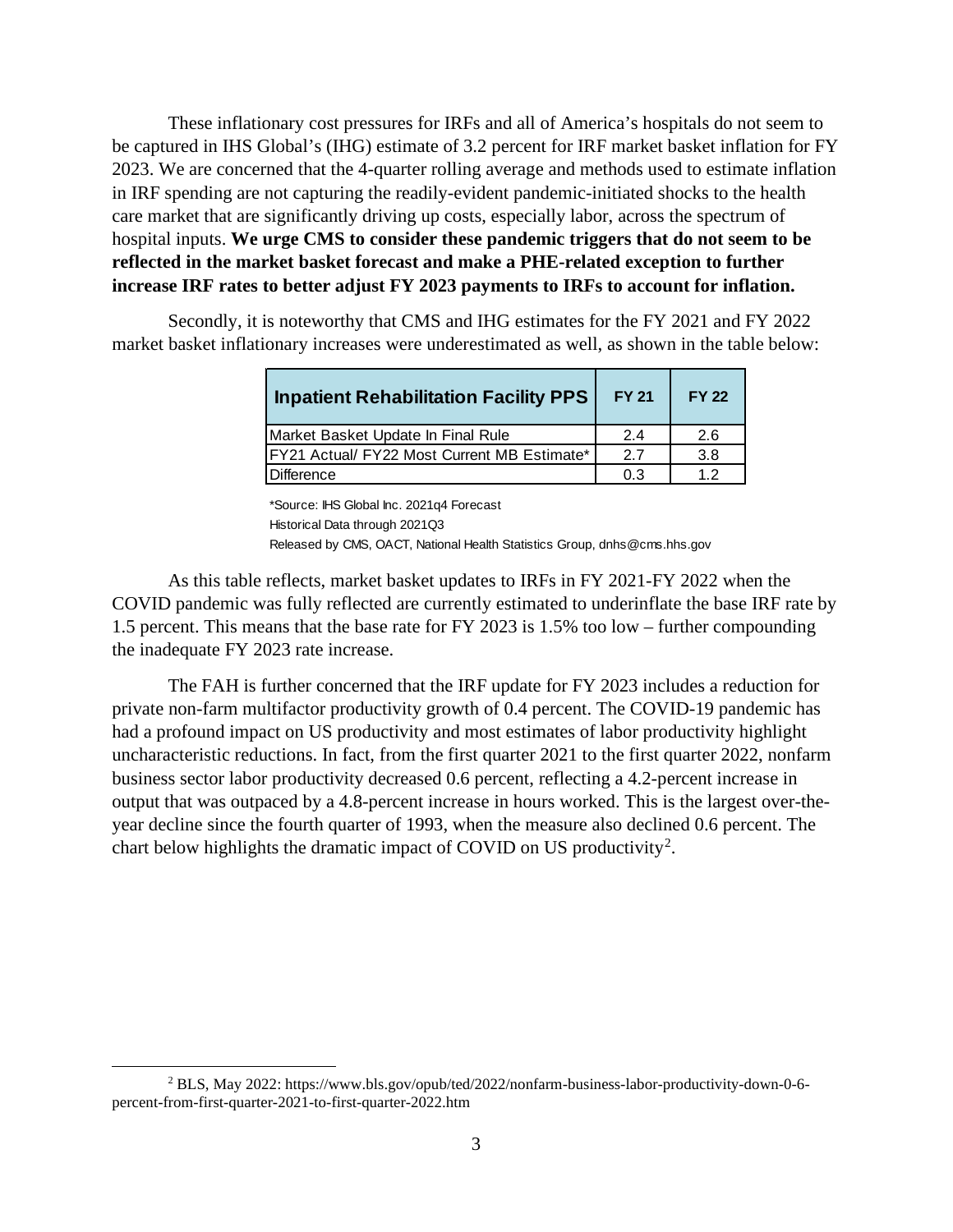

Labor productivity (output per hour), and related measures, percent change from same quarter a year ago, 1st quarter 2012-1st quarter 2022

Shaded area represents a recession as determined by the National Bureau of Economic Research. Source: U.S. Bureau of Labor Statistics.

Further CMS' own Office of the Actuary documented the disconnect between using the private non-farm multifactor productivity growth measure and a hospital-specific measure<sup>[3](#page-3-0)</sup>. While this annual productivity offset is based on a provision of the Affordable Care Act of 2010 and required by law, we urge CMS to consider the appropriateness of this reduction and the further slide in payment adequacy the reduction could lead to for IRFs.

<sup>3</sup> Spitalnic et al., *Hospital Multifactor Productivity: An Updated Presentation of Two Methodologies* (February 22, 2016) [https://www.cms.gov/Research-Statistics-Data-and-](https://www.cms.gov/Research-Statistics-Data-and-Systems/Statistics-Trends-and-Reports/ReportsTrustFunds/Downloads/ProductivityMemo2016.pdf)[Systems/Statistics-Trends-and-](https://www.cms.gov/Research-Statistics-Data-and-Systems/Statistics-Trends-and-Reports/ReportsTrustFunds/Downloads/ProductivityMemo2016.pdf)

<span id="page-3-0"></span>[Reports/ReportsTrustFunds/Downloads/ProductivityMemo2016.pdf](https://www.cms.gov/Research-Statistics-Data-and-Systems/Statistics-Trends-and-Reports/ReportsTrustFunds/Downloads/ProductivityMemo2016.pdf) <sup>4</sup> *Jimmo v. Sebelius*, No. 5:11- CV17 (D. Vt., Jan. 24, 2013).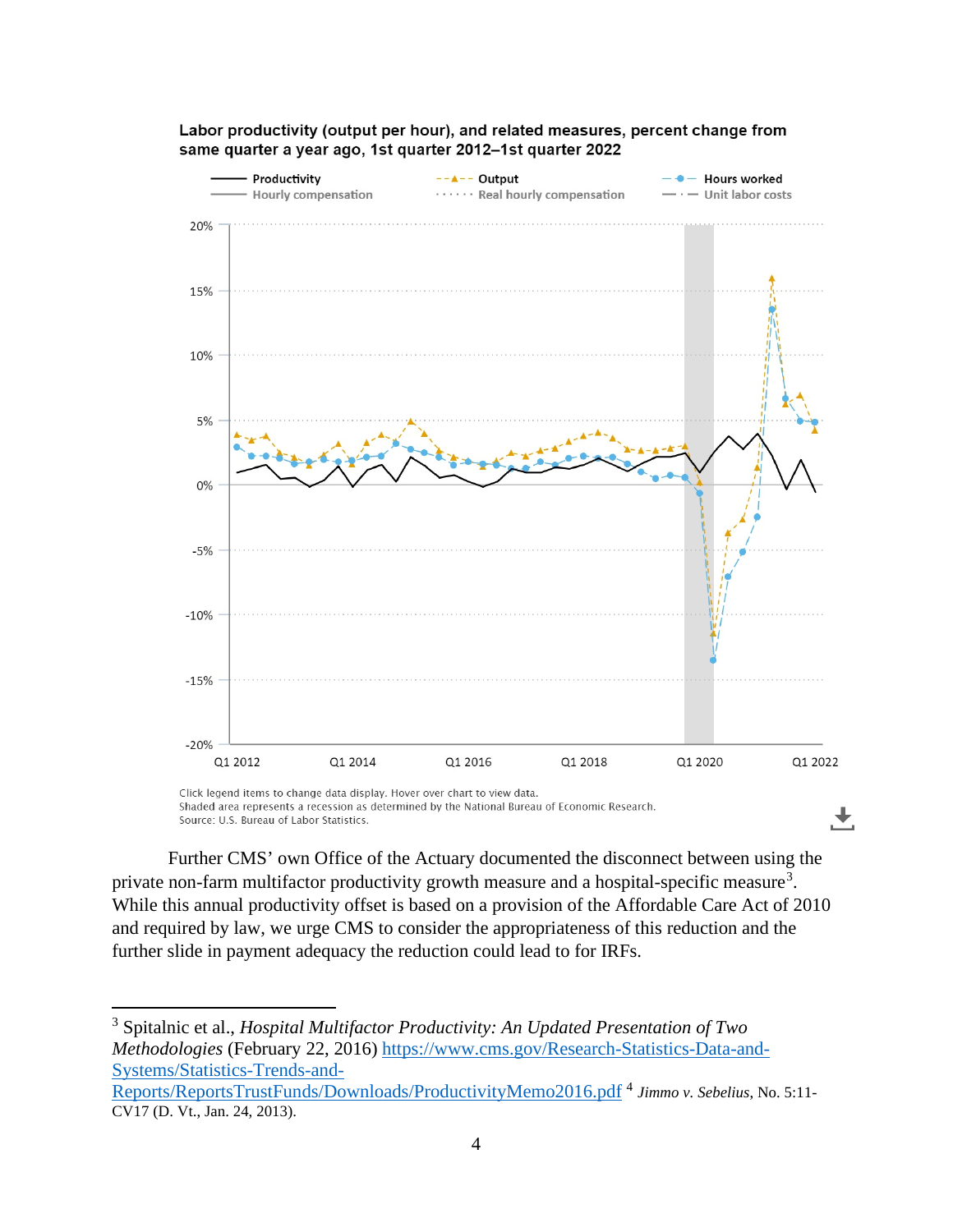In light of this once-in-a-generation convergence of inflationary and COVID-19 pandemic forces, the FAH recommends CMS consider its update for IRF PPS payments to ensure that the FY 2023 rate reflects a more realistic measure of inflationary pressures, is applied to a base rate that more accurately incorporates actual inflation during the pandemic, and recognizes the disconnect between expectations for providers to be at least as productive as the 10-year average during a pandemic which has had a profound impact on ability for hospitals to increase productivity. **We urge CMS to consider its regulatory authority to modify this adjustment or make a PHE related exception in its application for the FY 2023 update.**

#### **CMG RELATIVE WEIGHTS AND AVERAL LENGTH OF STAY FOR FY 2023**

CMS has proposed updates to Case-Mix Group (CMG) relative weights and average length of stay values using fiscal years ("FY") 2021 IRF claims and 2020 IRF cost reporting data. **The FAH supports CMS' update to the CMG relative weights and average length of stay values for FY 2023 and encourages CMS to use the latest available data to update these in the final rule.**

# **WAGE INDEX**

For FY 2023 and future years, CMS proposes a permanent cap of 5 percent on reductions to the wage index for any reason. CMS believes providers generally experience fluctuations in the wage index annually of less than 5 percent. Thus, the proposed cap would generally affect few hospitals and minimize the required budget neutrality adjustment while also addressing concerns about instability in payments from year to year.

CMS proposes that the 5 percent cap would apply regardless of the circumstances causing the decline. Under this proposal if a wage index is calculated with the application of the 5 percent cap, the following year's wage index would not be less than 95 percent of the IRF's capped wage index in the prior year. CMS further proposes that a new IRF would be paid the wage index for the area where it is geographically located for its first full or partial FY with no cap applied.

**The FAH appreciates CMS' recognition of how disruptive volatile drops in the area wage index can create significant challenges for IRFs and the FAH strongly supports a 5 percent stop-loss to minimize annual reductions in the area wage index value and to help mitigate wide annual swings that are beyond a hospital's ability to control. The FAH urges CMS to adopt the 5 percent stop-loss in a non-budget neutral manner.** 

CMS is not proposing to apply the stop-loss for a new IRF in an area where the stop-loss would otherwise apply. While we understand the rationale for this approach, we are concerned that this will create an unnecessary inequity in Medicare payments for IRFs in the same market and we would encourage CMS to apply the same area wage index value for new and existing IRFs under this policy.

#### **HIGH-COST OUTLIERS**

The outlier policy is an important component of the IRF PPS that helps ensure that payments for high cost patients more accurately reflect the more intensive level of services they receive, thereby supporting access to care. However, we have concerns that outlier payments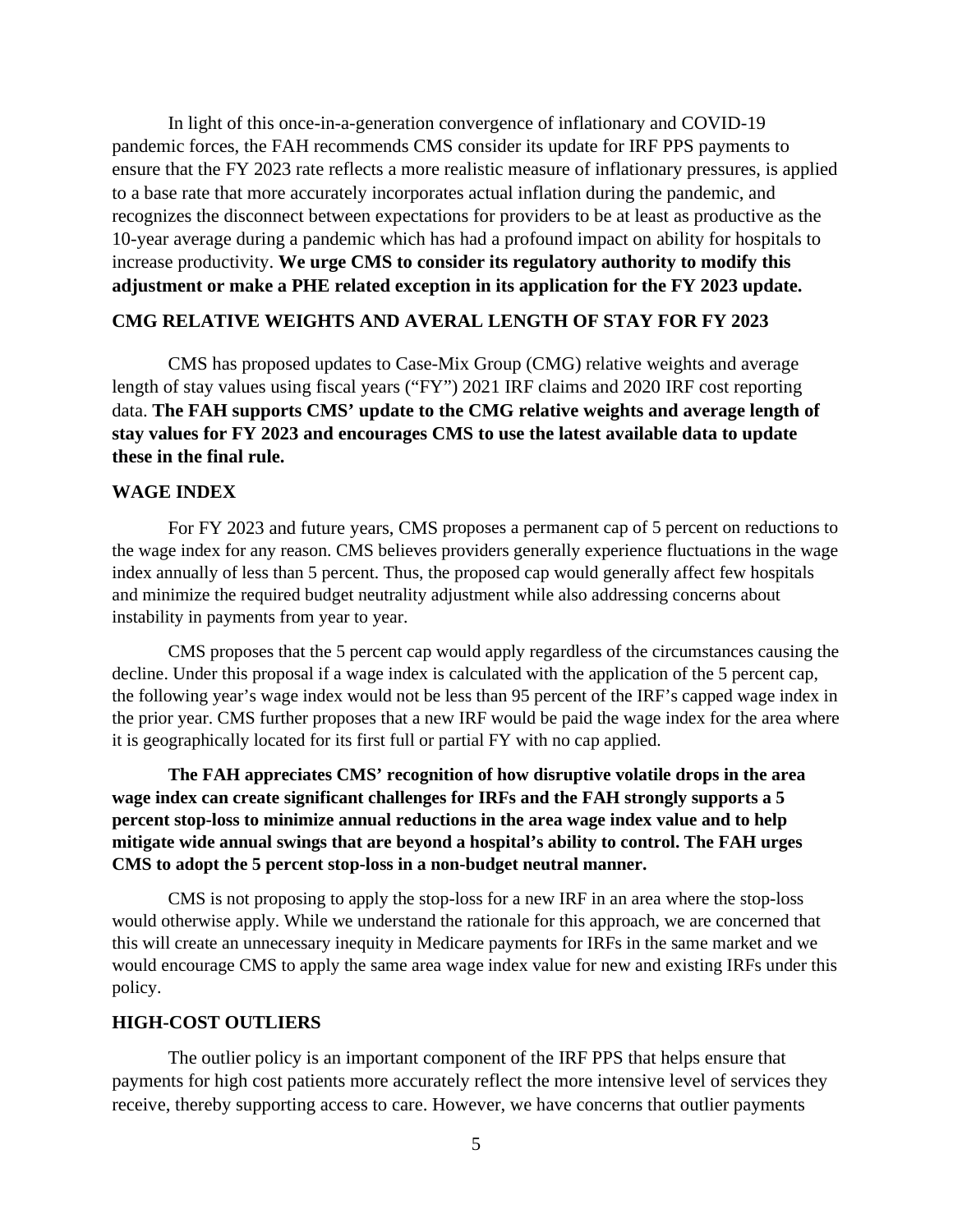under the IRF PPS are not always targeted to patients who require more intensive services with related higher costs.

Based on an analysis of preliminary data, CMS estimates that IRF outlier payments as a percentage of total estimated payments would be approximately 3.8 percent in FY 2022. The Proposed Rule would correct this overpayment to IRFs in FY 2023 by increasing the High-Cost Outlier ("HCO") threshold from \$9,491 in FY 2022 to \$13,038. The PHE appears to have had an impact on the case mix and length of stay for COVID-19 related patients causing an increase in outlier payments.

# **The FAH generally supports moderating the outlier threshold amount to maintain the current 3% outlier pool. In addition, CMS should include historical outlier reconciliation dollars in the outlier projections consistent with IPPS to ensure more accurate calibration of the outlier payment amounts.**

The FAH also has concerns that outlier payments to providers have continued to be concentrated among an increasingly small number of providers. The table below shows that outlier payments are significantly concentrated with the top decile receiving over 65 percent of all IRF outlier payments. This has substantially increased from FY 2022. In addition to exploring use of a reconciliation process, CMS should further examine these high outlier IRFs, their costs and their patient acuity to determine whether reducing the overall 3% outlier pool or considering IRF-specific limits on outlier payments would be appropriate.

|      | Data From Proposed and Final Rule Rate Setting Files (Top Decile of IRFs) |                                      |                           |    |                                                               |    |                         |                             |                         |               |                         |
|------|---------------------------------------------------------------------------|--------------------------------------|---------------------------|----|---------------------------------------------------------------|----|-------------------------|-----------------------------|-------------------------|---------------|-------------------------|
|      | $#$ of<br><b>IRFs</b>                                                     | $%$ of<br><b>Outlier</b><br>Payments | Avg.<br><b>Discharges</b> |    | <b>Avg. Outlier</b><br><b>Payment</b> per<br><b>Discharge</b> |    | Avg. CMI                |                             |                         | Avg. Cost     |                         |
| FY   | Top<br>Decile                                                             | <b>Top Decile</b>                    | <b>Top Decile</b>         |    | Top<br><b>Decile</b>                                          |    | <b>Industry</b><br>Avg. | <b>Top</b><br><b>Decile</b> | <b>Industry</b><br>Avg. | Top<br>Decile | <b>Industry</b><br>Avg. |
| 2023 | 111                                                                       | 65.14%                               | 409                       | \$ | 4,100                                                         | S  | 753                     | 1.37                        | 1.35                    | \$37,158      | 21,920<br>S.            |
| 2022 | 111                                                                       | 56.81%                               | 399                       | \$ | 3,527                                                         | S. | 720                     | 1.35                        | 1.32                    | \$33,337      | 20,456<br>\$            |
| 2021 | 111                                                                       | 53.18%                               | 413                       | \$ | 3,219                                                         | S  | 678                     | 1.30                        | 1.27                    | \$30,919      | 19,137<br>\$            |
| 2020 | 112                                                                       | 55.33%                               | 425                       | \$ | 3,137                                                         | \$ | 655                     | 1.29                        | 1.25                    | \$30,496      | 18,972<br>\$            |
| 2019 | 112                                                                       | 52.72%                               | 392                       | \$ | 3,072                                                         | \$ | 635                     | 1.25                        | 1.25                    | \$29,029      | 18,388<br>\$.           |
| 2018 | 114                                                                       | 50.46%                               | 406                       | \$ | 2,733                                                         | \$ | 620                     | 1.24                        | 1.23                    | \$27,365      | 17,753<br>\$            |
| 2017 | 113                                                                       | 49.91%                               | 452                       | \$ | 2,368                                                         | \$ | 605                     | 1.22                        | 1.21                    | \$25,067      | 17,152<br>\$            |
| 2016 | 113                                                                       | 50.12%                               | 418                       | \$ | 2,467                                                         | \$ | 592                     | 1.21                        | 1.20                    | \$25,428      | 17,260<br>\$            |
| 2015 | 114                                                                       | 50.86%                               | 408                       | \$ | 2,459                                                         | S. | 578                     | 1.20                        | 1.19                    | \$25,257      | 16,975<br>\$            |
| 2014 | 114                                                                       | 52.60%                               | 474                       | \$ | 2,087                                                         | \$ | 560                     | 1.18                        | 1.18                    | \$23,960      | \$<br>16,704            |

#### **FACILITY-LEVEL ADJUSTMENT FACTORS**

The FAH appreciates CMS' thoughtful analysis and discussion on the facility-level adjustment factors (FAFs), including the adjustments for LIP, rural and teaching factors. The field shares CMS' concerns about the volatility of these factors and the overall impact an update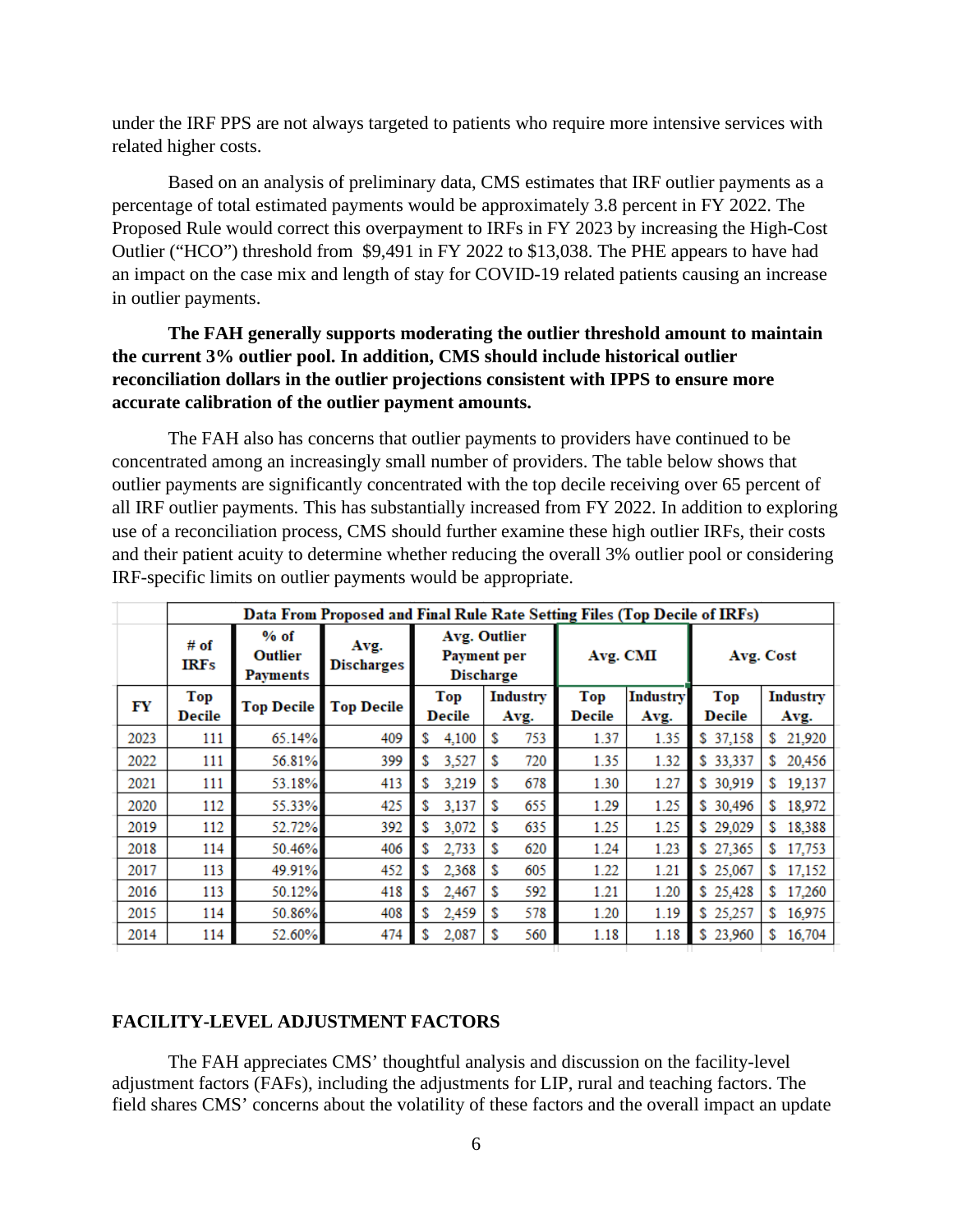may have on distribution of reimbursement to hospitals. **While CMS' analysis may produce more stable results for the LIP and rural adjustment factors, we are concerned that any policy to update these factors could harm certain IRFs and any future change should, at a minimum, provide a meaningful transition and use of a 3-year (or possibly more than a 3 year) rolling average to minimize annual changes.** 

IRFs need predictability and relative stability from year-to-year in these facility-level adjustments. The FAH recommends that CMS take steps to ensure that regardless of the underlying methodology, hospitals can be assured there will not be dramatic swings in the facility-adjustment factors (FAFs) from year-to-year.

Like CMS, Dobson DaVanzo and Associates also found wide instability in the teaching adjustment and their analytic report on the Facility Adjustment Factors is attached. They found that the teaching adjustment levels often were well above inpatient acute PPS hospital teaching adjustments. Applying these adjustments would produce significant volatility in IRF payments. The current IRF teaching payment factor, and the increased values highlighted in CMS' analysis for 2023, would result in teaching payments in excess of what the payment amount would be if the IPPS payment formula was applied. Creating some parity between the IPPS and IRF PPS teaching adjustments may be an alternative approach to consider.

IRF units comprise 74% of teaching IRFs (76 of 103). Creating payment parity between the IRF and IPPS teaching payment amounts would make for consistent payment policy, since the cost structure would be the same in these IRFs as that of the acute care hospitals in which they operate. **The FAH recommends that CMS continue to study factors leading to teaching program costs, consider using IPPS teaching adjustments for IRFs, and ensure that any future changes are implemented using a transition to help IRFs manage the impact.**

## **SOLICITATION OF COMMENTS FOR IRF TRANSFER POLICY**

The FAH appreciates that CMS is seeking stakeholder input on the IRF transfer policy as it considers whether changes to the policy are needed. When CMS finalized the IRF transfer policy over twenty (20) years ago, patients discharged to home health care agencies ("HHAs") with a length-of-stay less than the average length-of-stay for nontransfer cases in the case mix group ("CMG") to which the patient is classified were not included in the policy, while such patients discharged to another IRF, a general acute care hospital, a long-term care hospital, or a skilled nursing facility ("SNF"), were included in the policy. In the first Final Rule for the IRF PPS, CMS stated the following:

*In the November 3, 2000 proposed rule, we stated that we were analyzing claims data to determine the extent to which we could distinguish among services that could be considered a substitution of care rather than an extension of the normal progression for inpatient rehabilitation care, and to determine the frequency and intensity of both home health and outpatient therapy services. We noted that estimating the potential substitution of home health therapy services was made more challenging because we had just developed the HHA prospective payment system, and it was difficult to anticipate*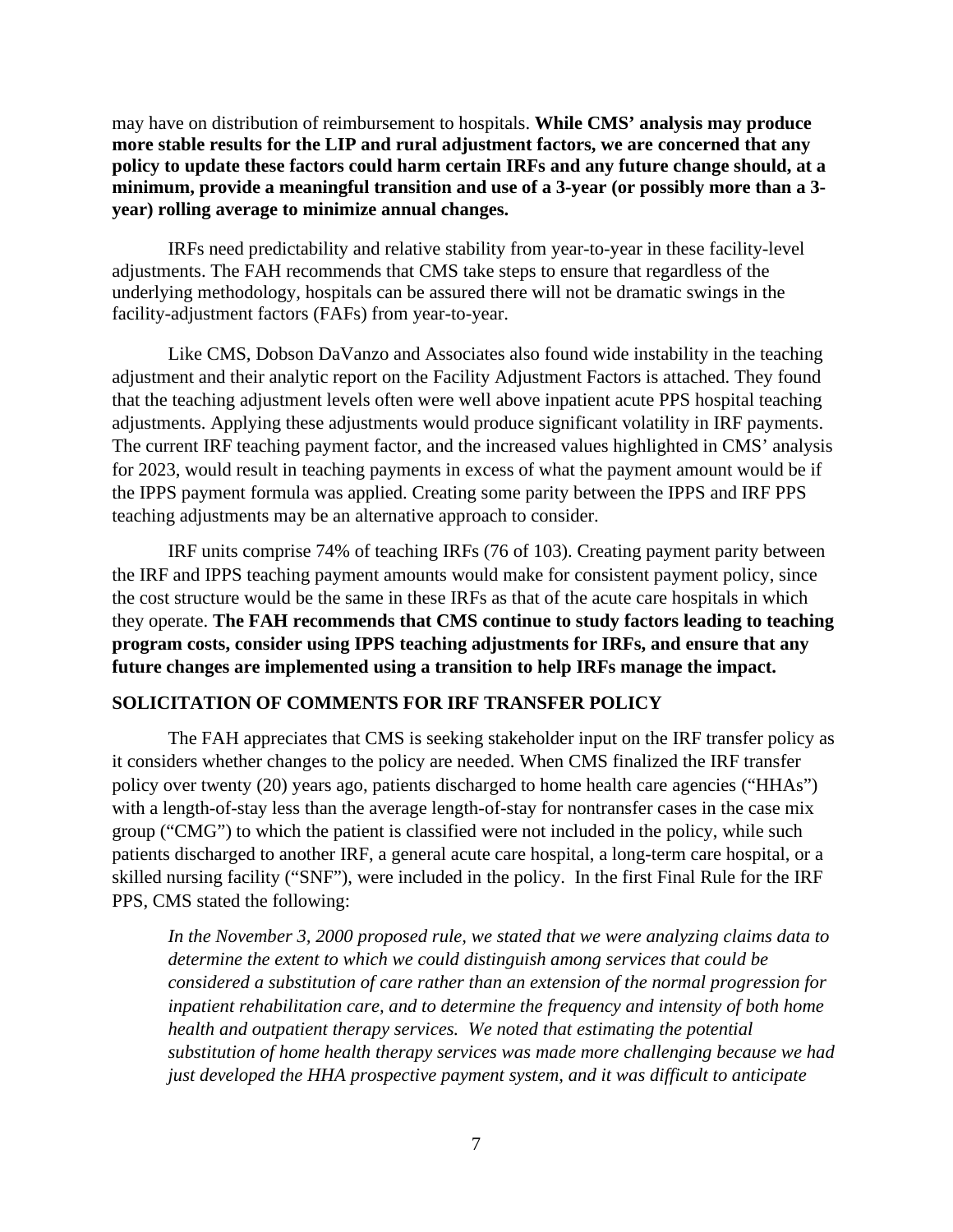# *how therapy services would be delivered after implementation of that system. (emphasis added)*

For the reasons discussed below, particularly when considering whether discharges to home health are a "substitution of care" versus "an extension of the normal progression for inpatient rehabilitation care," the current IRF PPS transfer policy is working effectively. Additionally, given the elevated importance of home-based services since the beginning of the COVID-19 pandemic, CMS should consider the advisability of policy changes that may present obstacles for patients seeking care in the home. **The FAH opposes any policy to include home health care discharges.**

#### **A. IRF Discharges to Home with Home Health Services Are Positive Outcomes**

IRFs treat a mix of patients who are recovering from the debilitating effects of serious illnesses or injuries. Many of these patients also suffer from the effects of chronic conditions, such as diabetes, heart disease, or chronic obstructive pulmonary disorder. The majority of IRF patients are referred and admitted directly from general acute care hospitals where they have spent several days or longer undergoing medical treatment, depending upon the severity and scope of their illness or injury. The goal of IRF patients and their families is to get back to their homes and communities as quickly as possible. Indeed, the ideal discharge goal for IRF patients is to be safely discharged to their homes and communities.

IRFs place considerable focus on our patients avoiding acute hospital readmissions and emergency room visits after being discharged. The most fundamental core measure for IRFs should pertain to patients' functional improvement and the ability to continue activities of daily living upon discharge back to their communities. The IRF PPS should encourage discharging patients to their homes and communities as soon as they are clinically ready to be there.

According to Chapter 7, Section 30.1 of the Medicare Benefits Policy Manual, in order for a patient to be eligible to receive covered home health services under Medicare Parts A and B, a physician or permitted practitioner must certify that the patient is confined to his/her home, i.e., the "Homebound Rule."

Many IRF beneficiaries satisfy the requirements of the "Homebound Rule" and require the use of home healthcare services in their home following their discharge from the IRF, independent of their length of stay in the IRF. Home healthcare provides beneficiaries access to in-home therapy and skilled nursing services they would otherwise have to travel away from the home to receive; and outpatient therapy seldom will be in a position to provide the care needed for these complex patients, especially skilled nursing care. Furthermore, as established in Jimmo v. Sebelius<sup>[4](#page-7-0)</sup>, beneficiaries receiving home health care are not required to satisfy an improvement standard, rather a beneficiary may qualify for home healthcare utilizing skilled maintenance services.

<span id="page-7-0"></span><sup>4</sup> *Jimmo v. Sebelius*, No. 5:11-CV17 (D. Vt., Jan. 24, 2013).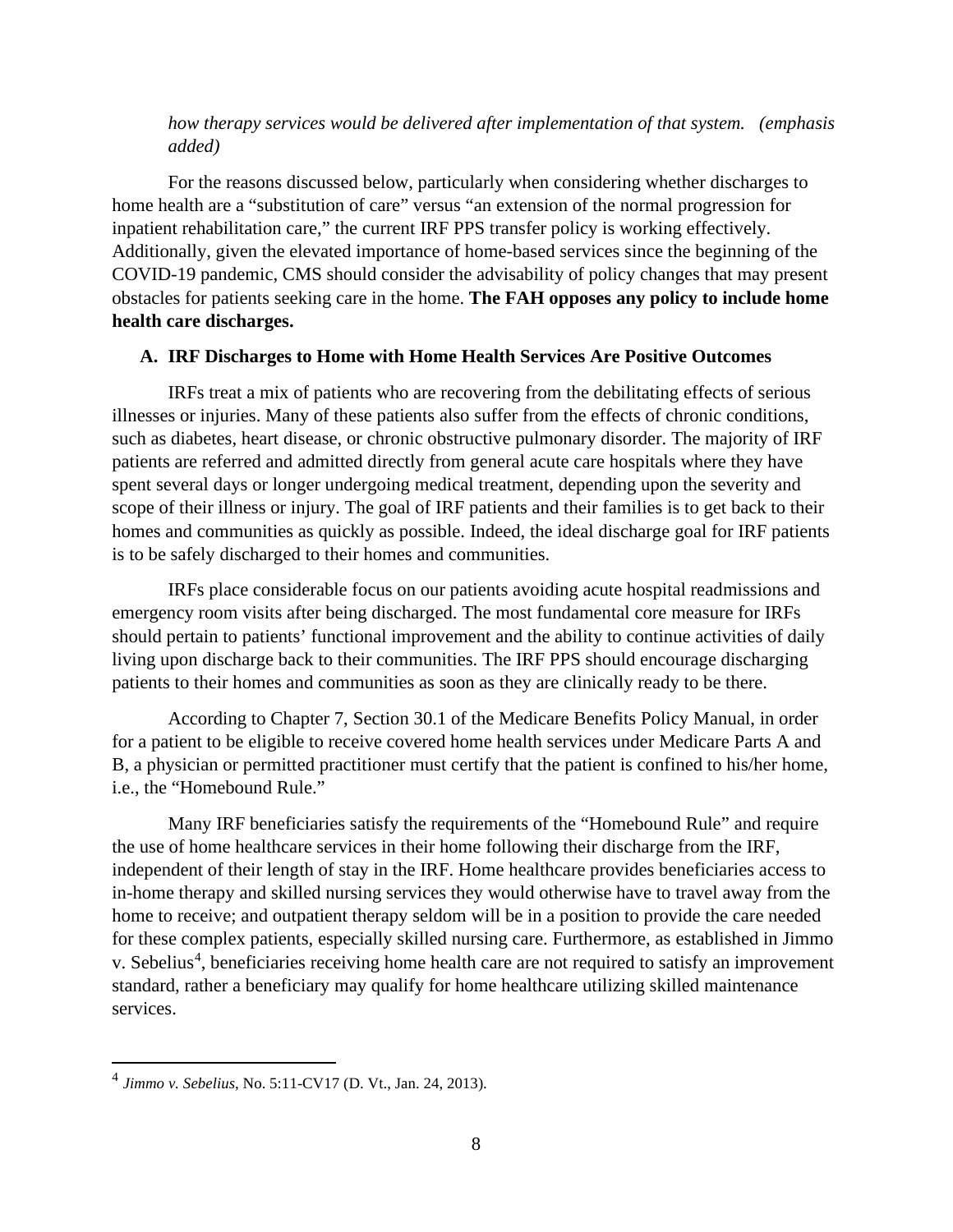The functional or cognitive levels achieved by IRF patients while in the IRF are attributable to intensive therapy, round-the-clock nursing care, medical management supervision by a rehabilitation physician and other physicians as needed, and an interdisciplinary team approach to care. Attainment of these functional or cognitive levels in the IRF enables them to be discharged safely to their homes. Home healthcare, while certainly not as intense as an IRF or other inpatient-based level of care, helps these patients maintain the cognitive or functional levels that they were able to attain during their IRF stay once they are in their homes.

# **B. Including Home Health Discharges May Not Save Money, Could Disrupt Patients' Care Trajectories**

The OIG report cited by CMS for the comment solicitation assumes that budgetary savings for the Medicare program would be achieved if CMS were to include home health discharges in the IRF PPS transfer policy. However, these budgetary assumptions seem exaggerated and likely do not adequately account for the potential multiple impacts that such a policy could have for patients' access to care and on the overall IRF PPS itself.

Regarding the potential adverse impacts on patients' access to care by including home health in the IRF PPS transfer policy, inclusion could alter IRF discharge processes, thereby delaying some IRF patients' access to timely home health care. Regarding how such a policy would affect the IRF PPS, the effects of home health discharges are reflected in average length of stay ("ALOS") values at the CMG and tier levels within the current structure of the IRF PPS – which CMS has characterized as "not show[ing] any particular trends in IRF length of stay patterns." Including home health in the IRF PPS transfer policy would alter ALOS values, since transfer cases are not included in the calculations to determine those values. This could skew the CMG weights and ALOS values in a way that could cause payment inaccuracies until sufficient data are available reflecting the effects of changed care patterns.

Should CMS propose to alter the IRF PPS transfer policy in the future  $-$  a change that we think is unnecessary and inadvisable – it should be structured in a way that is similar to the Post-Acute Transfer Policy under the Inpatient Prospective Payment System ("IPPS"). Under the IPPS Post-Acute Transfer Rule, acute care hospitals code patients indicating whether their home healthcare services relate to the condition for which they were being treated in the hospital. The IRF PPS transfer policy should have that same structure if home health discharges are proposed to be included in the future.

#### **C. Early Home Health Discharges Are Not "Substitution[s] of Care"**

When considering whether services provided by HHAs to patients discharged directly from IRFs before the average length of stay for the CMG to which the patient is assigned are a "substitution of care," it is important to consider what is being provided in the respective settings. IRF care occurs in an inpatient hospital environment, and is defined by intensive daily therapy (i.e., at least 3 hours of therapy daily, at least 5 days per week), ongoing medical management undertaken by a physician specializing in medical rehabilitation, and round-theclock nursing care and services. By contrast, home healthcare – unlike care provided in IRFs, SNFs, LTCHs, and general acute care hospitals, all of which provide daily care to patients on an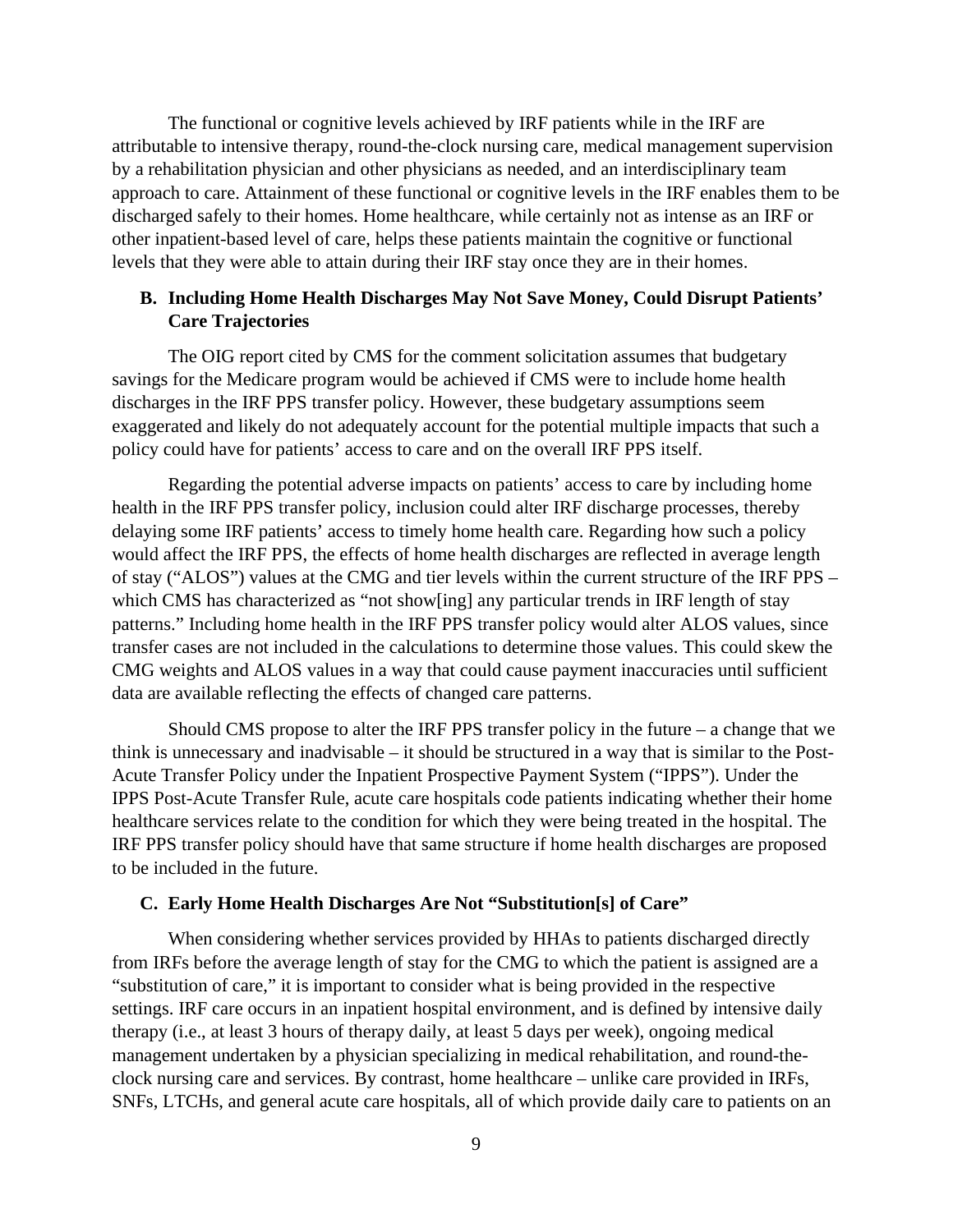inpatient basis – is provided on a part-time, intermittent basis that does not, by definition, measure out to, or substitute for, what is provided in an IRF, either in amount or in intensity of care.

Data analysis by Dobson DaVanzo & Associates in the attached report evaluated IRF discharges that received home health based on the average length of stay. The analysis provided data for IRF patients discharged to home health, 1) after a 3-day IRF stay but prior to the ALOS for the CMG into which they have been classified (referred to hereafter as "partial ALOS" cases or discharges); and, 2) IRF patients discharged to home health with a length-of-stay equal to or greater than the ALOS for the CMG into which they were classified (referred to hereafter as "full ALOS" cases or discharges).

The study hypothesized that if IRFs were "substitut[ing]" their care with services provided by home health agencies when discharging "partial ALOS" cases, it seems reasonable that there would also be a consistent pattern of partial ALOS cases generally receiving at least the same or more amounts of care and services from home health agencies, similar as to full ALOS patients. However, the data indicate that this is not happening, based on the FY 2019 data and the most recent data available (FY 2021). Rather, the data support the view that the current transfer policy under the IRF PPS is working effectively and as intended.

For both FYs 2019 and 2021, the analysis did not suggest a pattern or practice whereby partial ALOS patients are being discharged prior to the full ALOS for the CMG to which they have been assigned at levels clearly demonstrating care provided in the IRF is being "substituted" with nursing and therapy care provided in the home with home healthcare. Just the opposite is the case – the data suggest that the overwhelming majority of partial ALOS patients are not receiving more nursing or therapy visits or minutes compared to full ALOS patients. Rather, partial ALOS patients are following their "normal progression for inpatient rehabilitation care," i.e., they complete their IRF care, are ready to be discharged to their homes, and they need some care and services to help them maintain or build upon what they achieved in the IRF and are receiving it via home healthcare.

# **The FAH urges CMS not to propose the inclusion of home health discharge in the transfer provision.**

#### **IRF QUALITY REPORTING PROGRAM (QRP)**

# **X. IRF QRP Quality Measure Concepts under Consideration for Future Years: Request for Information**

CMS seeks comment on the "importance, relevance, appropriateness, and applicability of measures and concepts under consideration" for future IRF QRPs, including:

#### **Cross-Setting Function Measure:**

The FAH supports the creation of a cross-setting functional measure on mobility and selfcare for post-acute care (PAC), but additional details on how the measure would be specified are needed to enable a comprehensive evaluation. It is important to know that the current mobility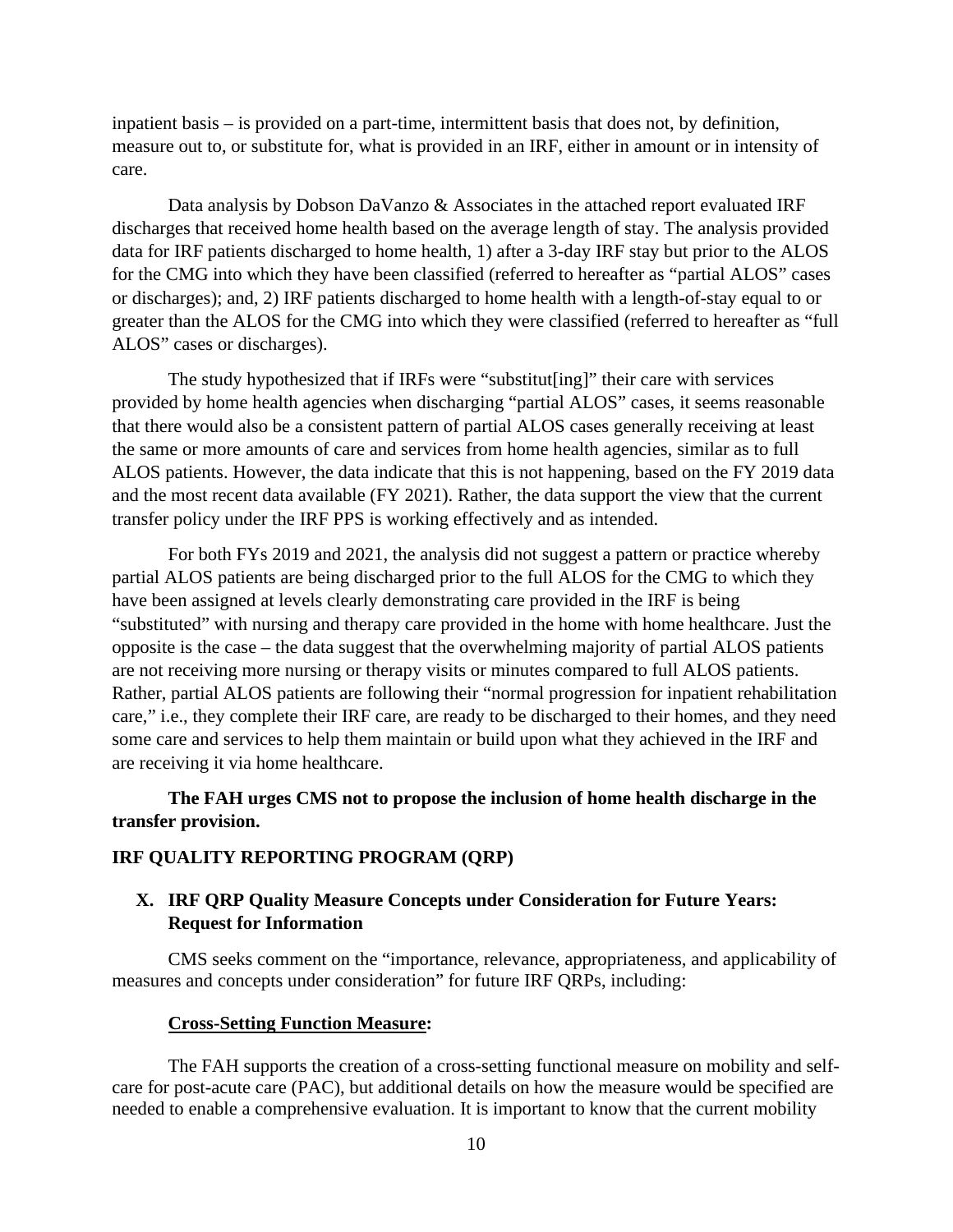and self-care measures are not standard or interoperable between PAC providers, as the denominators differ in the measure calculations across providers. In addition, any items included in the measure set must be able to collect and distinguish between a wide range of patient functionality levels, such as those patients who may be more independent in the home health setting and long-term care hospital patients who are more dependent. Until these issues are resolved, using a cross-setting function measure to distinguish differences across providers across the different settings will not be meaningful nor will it likely produce results that are reliable and valid.

When defining a cross-setting functional measure, the specifications must account for the patients who are assigned either to the wheelchair or walking categories. Under the prior functional independence measure (FIM) assessment, clinicians used their judgment to determine which score was more appropriate. Under Section GG Self-Care and Mobility Items, there are four Walk items: Walk 10 feet, Walk 50 feet with 2 turns, Walk 150 feet, and Walk 10 feet on Uneven Surfaces and the tool only includes two wheelchair items. Clinicians do not have the autonomy to choose which one is the most appropriate choice for the patient at discharge. The logic rests upon whether or not the patient can walk 10 feet at either admission OR discharge. Even if a patient walks 10 feet dependently because a second helper assists with a wheelchair due to patient's poor balance and the patient will use a wheelchair full time after discharge, the patient's risk adjusted expected outcomes would be based on the patient's ability to Walk since a score was coded for Walk 10 feet on admission OR discharge.

If the patient is coded using one of the not attempted codes for Walk 10 feet at admission AND discharge, then the patient's risk-adjusted expected outcomes are calculated based on the patient's ability to use the wheelchair using the codes from the two wheelchair items. Then, per CMS, the two wheelchair scores are doubled to make the calculation equitable to a patient who has an activity occurred code for all four Walk items. There are concerns the calculation may not be equitable between a Walk patient versus a Wheelchair patient. These issues must be factored into any cross-setting function measure to ensure that reliable and valid comparisons can be made for providers across the various settings.

# **The FAH encourages CMS to consider these issues during the development of this measure and ensure that it is adequately tested across multiple patient populations and settings.**

#### **Health Equity Measures:**

Please see our comments below on the equity-focused RFIs related to measuring health equity and disparities of care.

#### **PAC COVID-19 Vaccination Coverage among Patients Measure:**

While the FAH supports the intent of this potential measure, we urge CMS to postpone the inclusion of a measure on COVID-19 vaccination coverage until the measure specifications have been finalized and tested. The underlying evidence for measures on COVID-19 vaccination is still emerging, particularly since it remains unclear how "fully vaccinated" should be defined,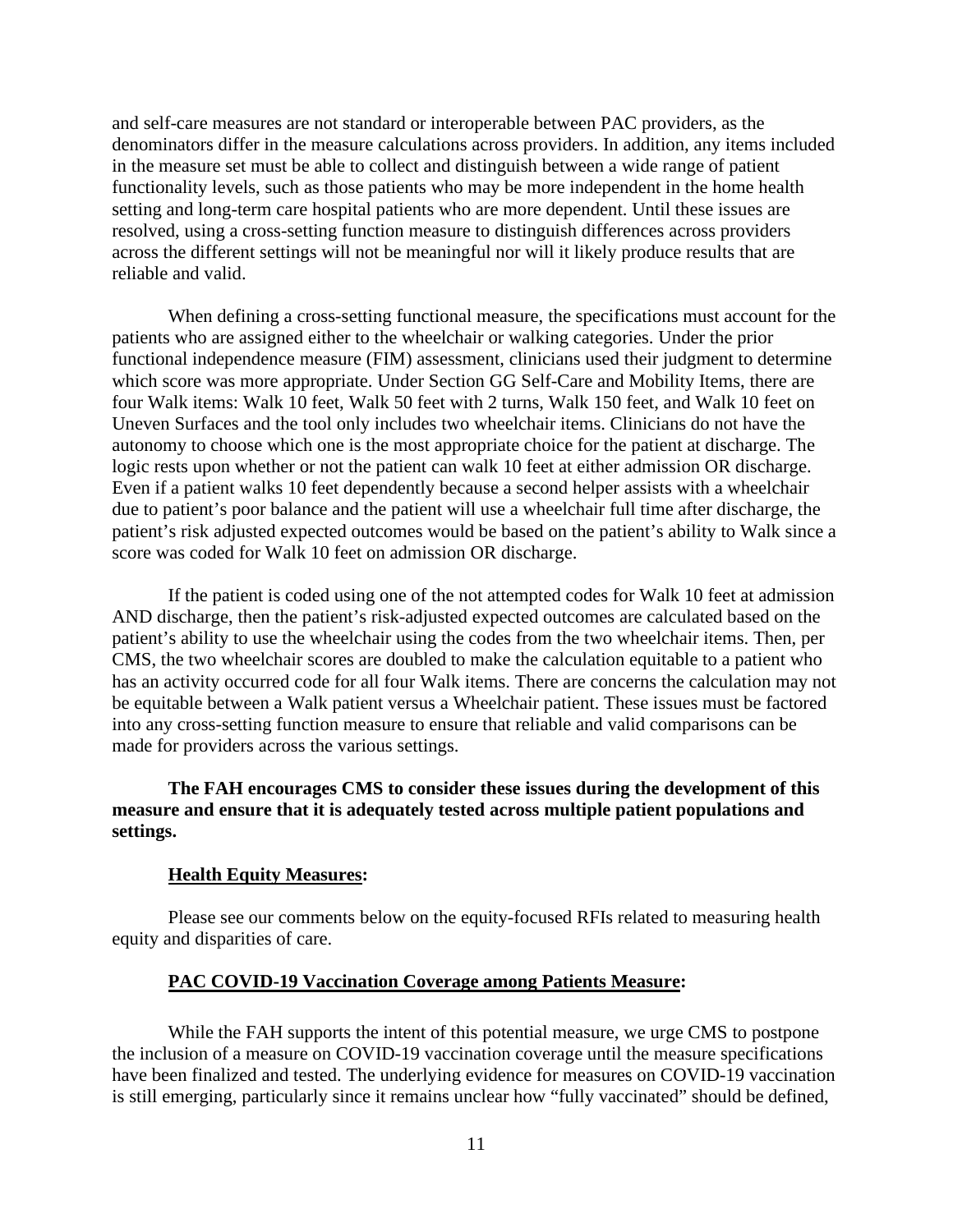when "booster" shots may be required and for which patient populations, and full approval by the National Quality Forum (NQF) has not yet occurred. In addition, feedback from the field is needed to ensure that this measure reflects the most current knowledge and evidence and can be easily collected and reported.

Additionally, because we anticipate that this measure will undergo substantial changes within and across reporting years, the FAH does not believe that it should be used for payment decisions, nor should it be publicly reported until the underlying evidence is stable and reporting of the measure has occurred for several years. Ultimately, the FAH generally believes that measures that increase the reporting burden and leverage specifications that are not aligned with other measures should be avoided.

# **A. Inclusion of the National Healthcare Safety Network (NHSN) Healthcareassociated** *Clostridioides Difficile* **Infection Outcome Measure in the IRF-QRP – RFI**

The FAH does not believe that this measure on Clostridioides Difficile Infection (CDI) should continue to be used in the IRF QRP as the statistics included in this proposed rule to support the measure's continued use is from inpatient hospitals. When we review the publicly reported data for this measure for IRFs, the incidence rate is low and the performance scores do not distinguish meaningful differences among providers. Of the 1,195 IRFs currently reported on Care Compare (reflecting data from 2Q19-3Q20), 88 percent are either no different than national SIR or do not have data available (mostly due to the expected SIR being below 1.0 and the measure cannot be calculated at such a low incidence rate). Only 141 IRFs are categorized as "better" and 7 IRFs categorized as "worse."

The FAH supports the changes to the numerator to add the clinical component of qualifying antimicrobial therapy and believes that it will improve the validity and accuracy of the measure. However, we would caution CMS that this change will further reduce the number of patients who meet the revised numerator criteria and will likely lead to even smaller numbers of IRFs identified as "better" or "worse".

As a result, the FAH believes that CMS should review the further impact that this change to the measure will have on the distribution of performance scores across IRFs. The nominal distinctions that we see with the current publicly reported data and anticipated decrease in scores with the revisions justify retiring the measure rather than shifting to a digital quality measure  $(dQM)$ .

If CMS continues to include this measure within the IRF QRP, the FAH supports moving to a dQM but urges CMS to provide sufficient time to allow facilities to invest in an electronic health record (EHR), build interfaces with laboratories, identify, and map the required data elements and clinical workflows, and any other work that may be needed to facilitate dQM reporting. We also believe that CMS must provide further information on how a Measure Calculation Tool (MCT) would lead to cost savings in the data collection and reporting efforts for this measure. Accordingly, we believe a minimum of two years will be needed for this transition.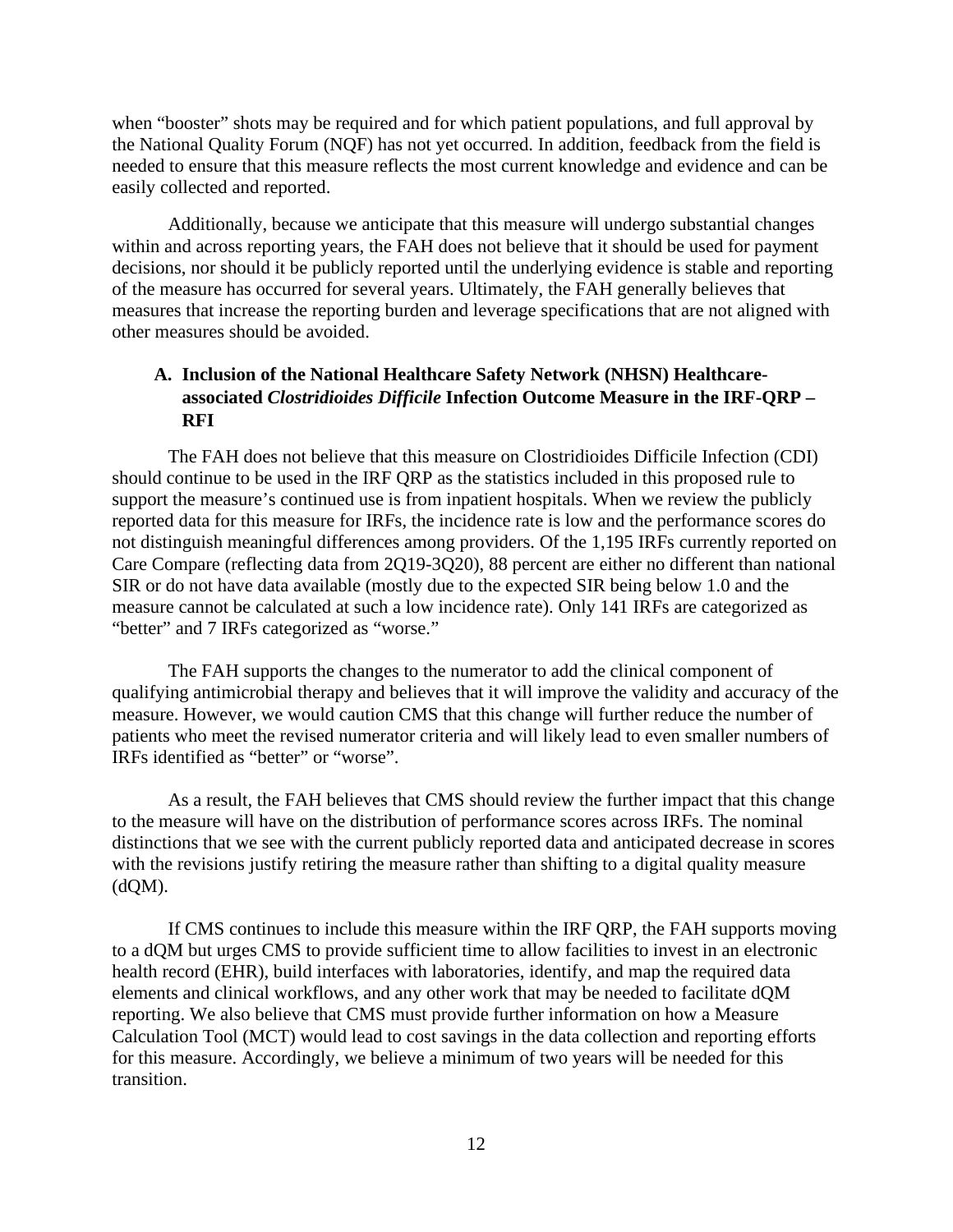# **B. Overarching Principles for Measuring Equity and Healthcare Quality Disparities Across CMS Quality Programs – Request for Information (RFI)**

CMS seeks input about using quality measure development and stratified results reporting to advance its health care equity strategic plan,<sup>[5](#page-12-0)</sup> describing health equity as *the attainment of the highest level of health for all people, where everyone has a fair and just opportunity to attain their optimal health regardless of race, ethnicity, disability, sexual orientation, gender identity, socioeconomic status, geography, preferred language, or other factors that affect access to care and health outcomes*. The agency offers a general framework to assess disparities for use across the CMS quality program portfolio. Additionally, CMS solicits input about approaches to assess drivers of disparities and health equity measures for adoption that are potentially applicable specifically to the IRF QRP.

The FAH welcomes the opportunity to respond to the Equity Measurement RFI on behalf of our members, who include hospital-based and freestanding IRFs that vary widely in size and location. We firmly believe that ensuring health care equity promotes better quality of care for all patients. We also continue to believe that appropriately accounting for demographic and social risk factors is essential for accurately measuring provider performance under all of CMS' public reporting and accountability programs. We note, however, that health care outcome disparities can occur within a broader context of societal inequities over which health care providers have limited control. In such circumstances, the FAH believes that quality measures and any related payment adjustments must be carefully constructed so as to avoid unfairly penalizing providers that results in worsening disparities by reducing access to care for at-risk patients. Where applicable, behaviors by other health care actors should also be considered in assessing sources of outcome disparities.

#### **Cross-Setting Framework to Assess Health Care Quality Disparities**

## **Identification of Goals and Approaches for Measuring Healthcare Disparities and Using Measure Stratification Across CMS Quality Reporting Programs**

CMS reviews its Within-Facility and Between-Facility Disparities Methods and asks for input about their use to generate reports for providers about their performances on selected IRF QRP measures. The reports would present data that are facility-specific and stratified for selected demographic or social risk factors through the application of one or both disparity methods.<sup>[6](#page-12-1)</sup>

The FAH believes that application of the two disparities methods and stratified results reporting when properly designed and implemented could help providers identify and understand their individual facility-level disparities. We strongly recommend that CMS' first step should be a trial of confidential, stratified, disparities reporting to a representative sample of IRFs, using a well-established social risk factor, such as dual-eligibility status as applied to performance on an

<sup>5</sup> Described a[t https://www.cms.gov/cms-strategic-plan.](https://www.cms.gov/cms-strategic-plan)

<span id="page-12-1"></span><span id="page-12-0"></span><sup>6</sup> The terms social risk factors (SRF), Social Determinants of Health or Social Drivers of Health (SDOH), Socioeconomic Status (SES), and Sociodemographic Status (SDS) are often used interchangeably health equity materials to refer to non-clinical factors known to negatively affect patient outcomes.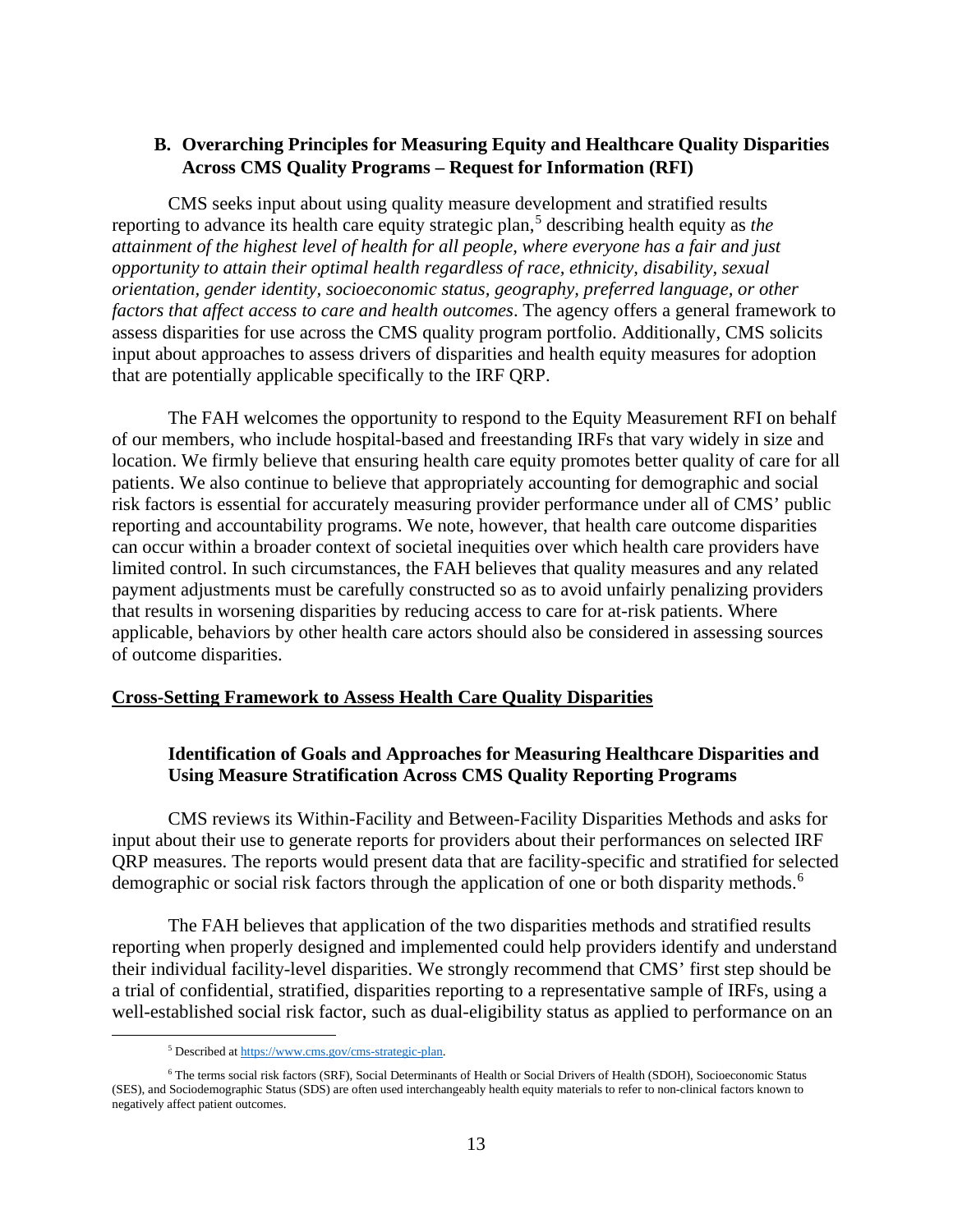existing measure, and be conducted with opportunities for feedback from stakeholders. This trial would generate valuable lessons for IRFs and CMS, as well as allow issues identified to be remedied prior to large-scale reporting, conserving finite resources and mitigating burden for facilities and the agency.

#### **Guiding Principles for Selecting and Prioritizing Measures for Disparity Reporting**

CMS requests input on system-wide principles to guide prioritizing candidate measures for disparities assessment and stratified reporting. Principles discussed by CMS include the use of measures that are: existing, validated, and reliable clinical measures; outcome measures for which some evidence of disparities exists among Medicare beneficiaries; measures for which adequate sample sizes are available; measures broadly representative of providers and outcomes; and measures of appropriate access and care.

The FAH believes that all of the principles being considered by CMS have merit. We note that applicability of these principles will vary with the demographic or social risk variable being examined and will be impacted by the structure and context of the quality program in which the measure is to be used for disparities assessment and stratified reporting. For example, we have concerns about prioritizing access measures for stratified reporting under the IRF QRP. Our members' facilities predominately receive patients through referrals from acute care hospitals; therefore, disparate access reflects referring provider practice patterns rather than IRF behaviors.

The FAH recommends that CMS also consider as guiding principles the following: 1) measures for which CMS already has data sources containing potentially relevant demographic or social risk factors (e.g., zip code or dual-eligibility status); 2) the distribution of demographic and risk factor variables within a quality program; 3) measures for which self-reporting of data are inherent in the measure, such as experience-of-care surveys and patient-reported outcome performance measures (PRO-PM); 4) measures for which CMS can calculate performance results timely and provide feedback promptly to providers, as aging data quickly become irrelevant; 5) expansion beyond clinical measures to resource use measures (e.g., MSPB-IRF), as providing appropriate and equitable care to at-risk patients may necessitate increased resource use that could cause what otherwise appears to be poor resource use performance; and 6) measures that are likely to align with collection and reporting requirements of states and other third-party payers as a means of minimizing provider burden that will also strengthen the validity and reliability of measure results. Finally, we note that the IRF QRP currently lacks a patient's experience-of-care measure, a significant gap when attempting to assess disparities in the IRF setting, and we strongly encourage CMS to develop such a measure.

#### **Principles for Social Risk Factor and Demographic Data Selection and Use**

CMS notes the challenges of selecting among the many factors for which associations with disparities have been suggested and the limited availability of high-quality (i.e., selfreported) data sources for certain variables. Practical barriers to the number of variables to be studied also must be considered, including reporting burden created for providers and optimal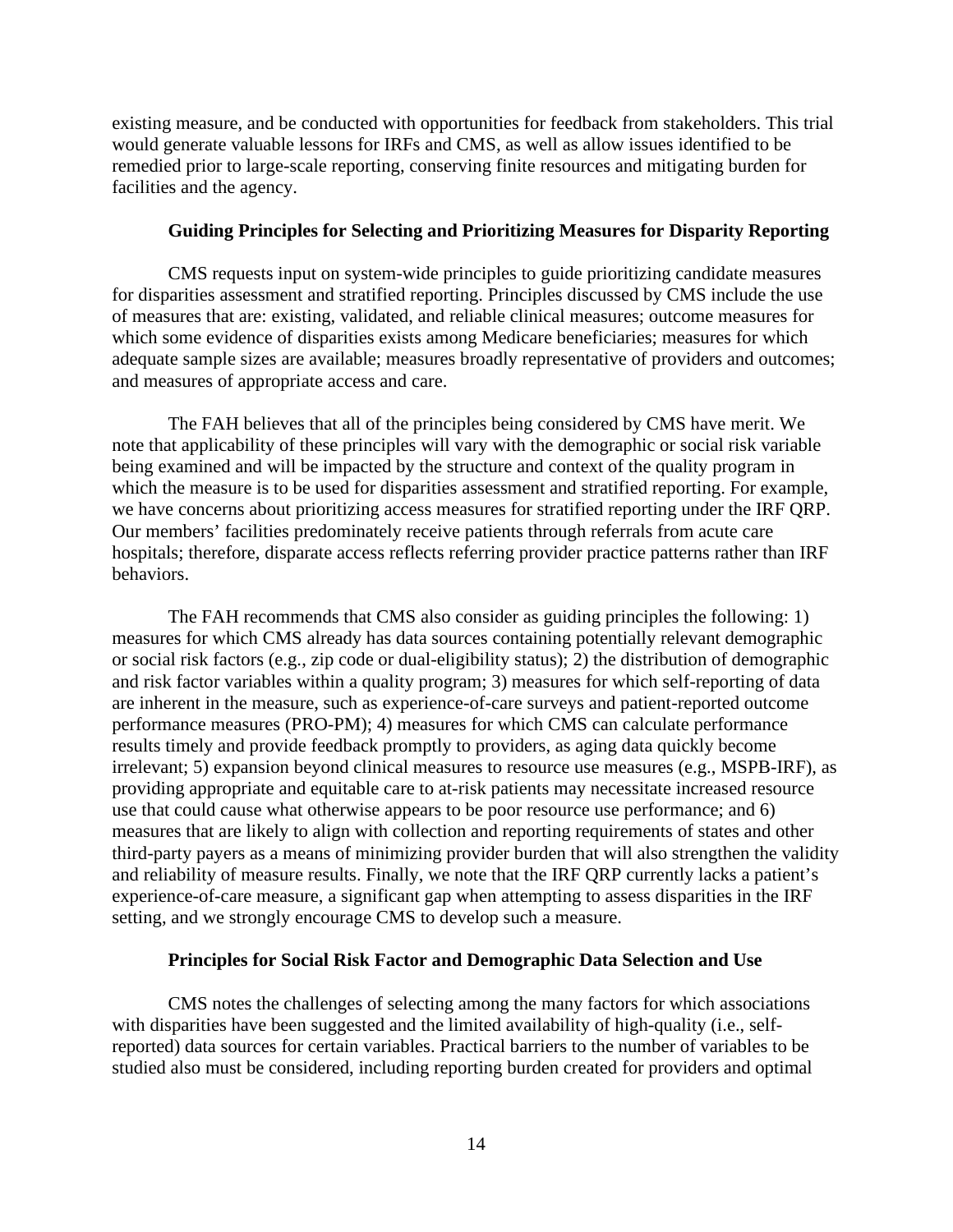allocation of finite provider and CMS resources. CMS describes proxy variables (e.g., neighborhood indices) and tools (imputation for missing data) for possible use when selfreported data are scarce.

The FAH strongly recommends that CMS begin disparity analyses and stratified reporting with demographic and social risk variables for which CMS already has large data sets (e.g., Medicare enrollment and claims data) containing potentially relevant information (e.g., diagnoses, dual-eligibility status). We also strongly recommend that all variables to be analyzed for disparities should be required to have clear, standardized definitions that are used consistently across CMS quality programs, since downstream providers such as IRFs often rely on previously obtained patient data (e.g., from referring hospitals). We further recommend that CMS establish a needs assessment process through which variables with high face validity for potential disparities – but lacking standardized definitions, credible self-reported sources within CMS data sets, and/or suitable proxy variables – could be identified, explored, and refined for future use in a transparent manner (e.g., sexual orientation/gender identity). We acknowledge that CMS social risk factor data sources are expanding: beginning October 1, 2022, IRFs will be required to collect patient information about race and ethnicity, preferred language, need for interpreter services, health literacy, transportation, and social isolation. These items are included in the SDOH Category of standardized patient data assessment elements (SPADEs) to be entered into the IRF Patient Assessment Instrument (PAI). $^7$  $^7$ 

Given the barriers to disparity assessment created by the paucity of certain self-reported patient data, the FAH supports the judicious use of some of the substitute variables being considered by CMS. We suggest that a neighborhood-based variable (e.g., Area Deprivation Index, Census Bureau's Community Resilience Estimates) might serve as a suitable proxy in carefully selected IRF disparity analyses. We do not support the use of imputed data techniques to replace missing demographic data, at least until considerably more data are available about data imputation efficacy and accuracy when used in CMS quality programs, since the assumptions of the imputation technique may introduce unanticipated biases into the original data set. We also suggest CMS carefully consider the translation of such indexes into composite measures. Composite scores can be useful, but they must be carefully considered, as underlying variables may or may not be predictive of performance for a given quality program. The FAH believes that resources are better invested into enhanced efforts for collection of self-reported data than into expanding techniques for data imputation. We urge CMS to explore alternative sources of social risk factor data in other HHS initiatives and other federal programs.

#### **Identification of Meaningful Performance Differences**

CMS intends to balance standardizing its analytic approaches wherever possible with retaining flexibility to adjust as appropriate for contextual variations between its individual quality programs (e.g., between the IRF QRP and the hospital outpatient QRP). The agency describes a wide range of techniques being considered for use to identify meaningful performance differences from stratified measure results.

<span id="page-14-0"></span><sup>7</sup> Also starting at this time, SPADEs for hearing and vision status must be recorded under the IRF-PAI Impairment Category.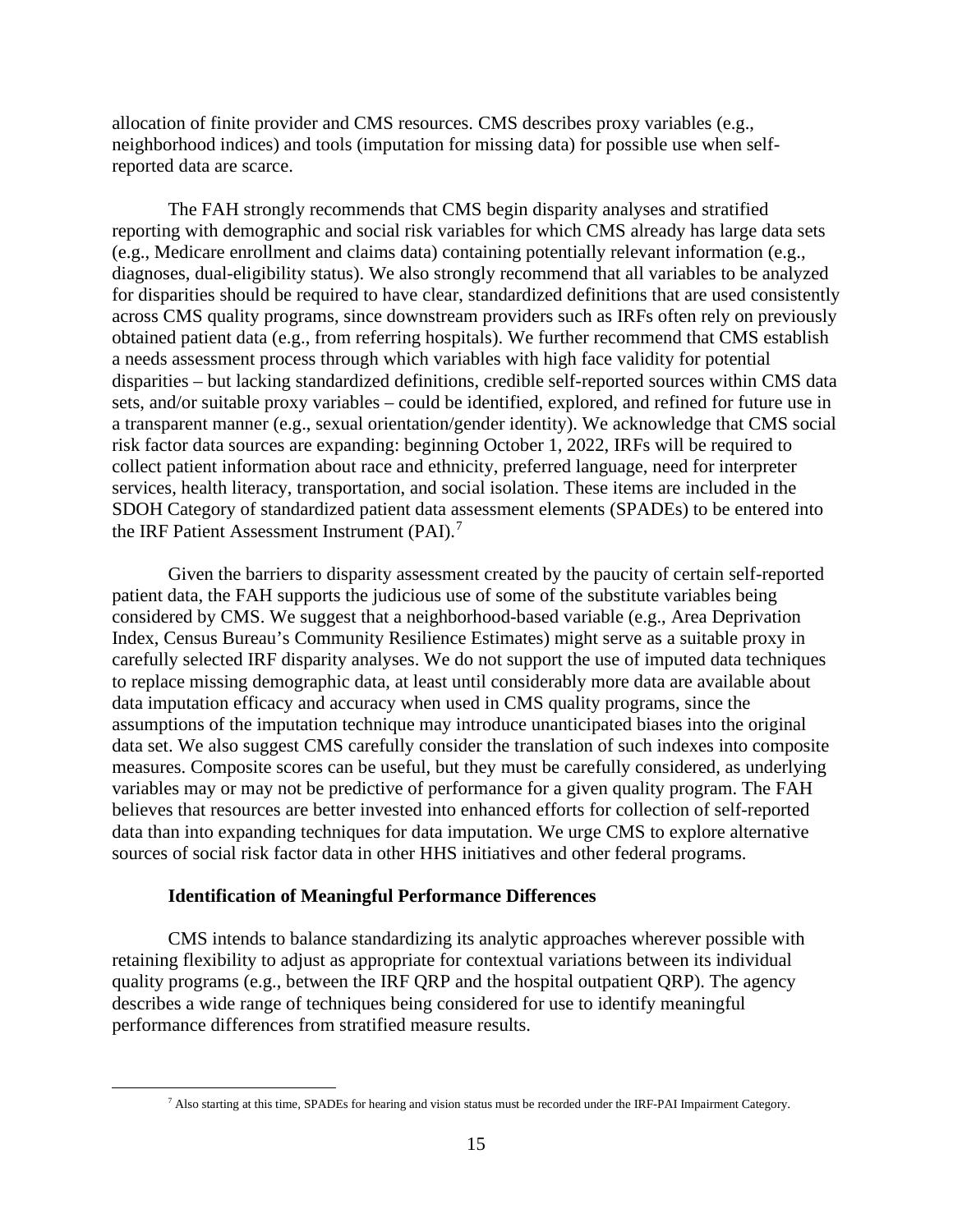The FAH recommends that the actionability of specific data comparisons for IRFs be routinely considered during data analyses regardless of statistical method chosen. When multiple comparisons are performed some statistically significant associations inevitably will emerge, but not all will be worthy of time and resource investment by IRFs to explore. Cut points, defined thresholds, ranked ordering, and benchmarking should be approached with particular care until disparity analysis and reporting has matured considerably and a substantial amount of experience with its use has accrued for CMS and providers. Whether or not intentional, categorizations of individual IRFs as discriminatory when based on poorly chosen statistical methods and/or inappropriate application of stratified reporting results could cause long-term and nearly irreparable harm to beneficiaries, providers, and the Medicare program.

#### **Guiding Principles for Reporting Disparity Measures**

CMS notes that the statute requires public reporting of results from many of its quality programs, but stratified reporting is seldom mandated. Outside of mandatory reporting, CMS believes that both overall and stratified results routinely should be reported together. The agency suggests that confidential reporting to providers is especially beneficial when new programs and measures are being introduced. CMS observes that public results reporting allows market forces to incent improvement by providers to remain competitive.

The FAH strongly believes that confidential reporting to providers is wholly appropriate for measures and initiatives involving stratification for demographic and social risk factors. Results reporting should be accompanied by a review and correction process and be subject to data validation. Properly structured provider-only reporting should create an environment that facilitates the detection of unintended consequences or confusing results before any public reporting of these extremely sensitive data occurs.

Transition to public reporting should be planned and implemented in a deliberate and unhurried manner, and only after the data collected have demonstrated a high degree of reproducibility. We believe it to be essential for CMS to structure public reporting of disparities comparison results in a way that avoids the risk of further disadvantaging providers who serve populations and areas with limited resources (e.g., IRFs located in low-income and rural communities). Also, prior to public reporting, the FAH urges CMS to undertake focus groups to test messaging and understanding of disparities data, so that the results reported are clear and actionable for patients, families, and caregivers.

Finally, CMS notes earlier in the RFI that the within-facility method is suitable for use with most measures that include patient-level data. The FAH recommends that stratified disparity reports to IRFs concerning their performances on claims-based measures contain patient-level data. All of the data necessary to do so would appear to reside within CMS data systems, at least for stratification based on several demographic variables and social risk factors. Results reporting at a less granular level will not allow IRFs to derive the full potential value from their reports.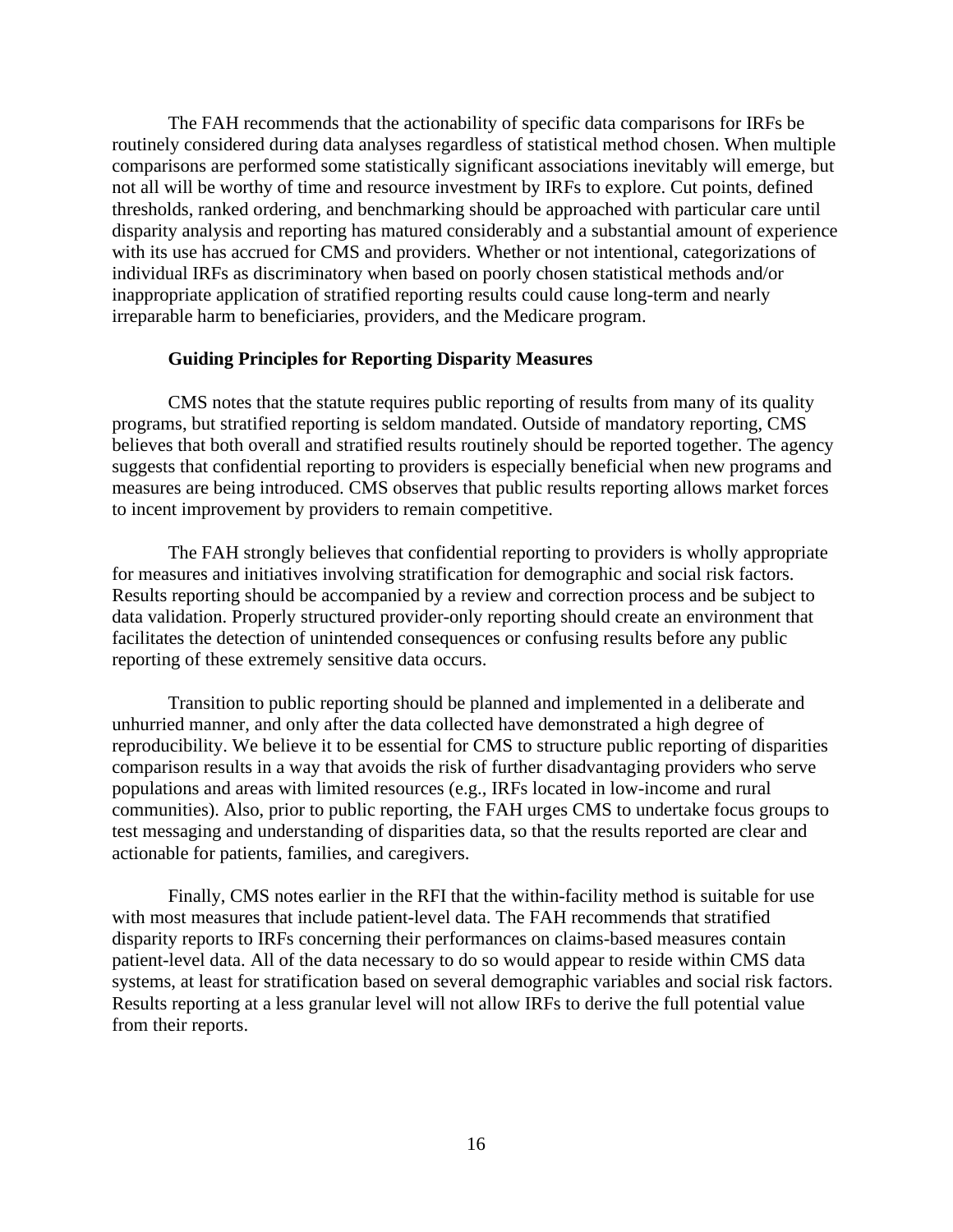#### **1. Approaches to Assessing Drivers of Health Care Quality Disparities in the IRF QRP**

#### **Performance Disparity Decomposition**

CMS discusses a statistical technique, regression decomposition, used to attribute the relative contributions of several factors to an outcome that is different (disparate) across two or more groups. An illustrative example is presented using this technique to analyze IRF spending differences between patients who are or are not dually eligible. A portion of the differential spending remains unexplained, which CMS states could be due to social risk factors beyond those included for analysis or to a "distinctive pattern of care decisions" made by providers (i.e., discrimination) when caring for dually eligible and non-dual patients. CMS suggests that regression decomposition could be applied to disparate measure results throughout its quality programs for which potential contributing factors are available in the agency's databases and references a journal article about the Blinder-Oaxaca methodology for decomposition.[8](#page-16-0)

The FAH acknowledges the intrinsic appeal of a statistical technique that could quantify the relative contributions of multiple specified social risk factors to a health care outcome disparity. We are deeply concerned, however, about the potential application of the Blinder-Oaxaca methodology by CMS for Medicare disparity analyses anytime in the near future for multiple reasons.

The simplified example presented in the RFI bears no similarity to the complex examples discussed in the reference article by Rahimi and Nazari, creating doubt about the actual transferability of the method from mathematical theory to credible, real-world health equity analyses. The reference article has not been peer-reviewed. Its bibliography contains very few reports from healthcare delivery settings, with most citations linking to mathematical or nonmedical papers. Even more disturbing, Rahimi and Nazari repetitively characterize the unexplained component of the decomposition as attributable to discrimination, though do mention that it may instead represent as yet unidentified social risk factors. The potential for decomposition method results to be misunderstood and be substantively misrepresented (e.g., categorizing individual providers as discriminatory) is large and disquieting, particularly if confidential results inadvertently were to become public.

The FAH cannot support regression decomposition for any use other than experimental by CMS in disparity analyses at this time. Should the agency wish to revisit adoption of this analytic tool for use across its quality enterprise as something other than a research tool for internal use only, CMS should return to stakeholders with a body of evidence that credibly and transparently addresses the adaptation of Blinder-Oaxaca decomposition to Medicare disparities data. The evidence must include readily understood – but not oversimplified -- simulation and modeling examples and results using actual de-identified Medicare data from several quality programs. A plan that details how results would be used internally and perhaps shared publicly must also be presented with special attention to how misrepresentation of providers as discriminatory would be avoided.

<span id="page-16-0"></span><sup>&</sup>lt;sup>8</sup> Rahimi E, Hashemi Nazari S. A detailed explanation and graphical representation of the Blinder-Oaxaca decomposition method with its application in health inequalities. Emerg Themes Epidemiol. 2021;18:12. [https://doi.org/10.1186/s12982-021-00100-9.](https://doi.org/10.1186/s12982-021-00100-9)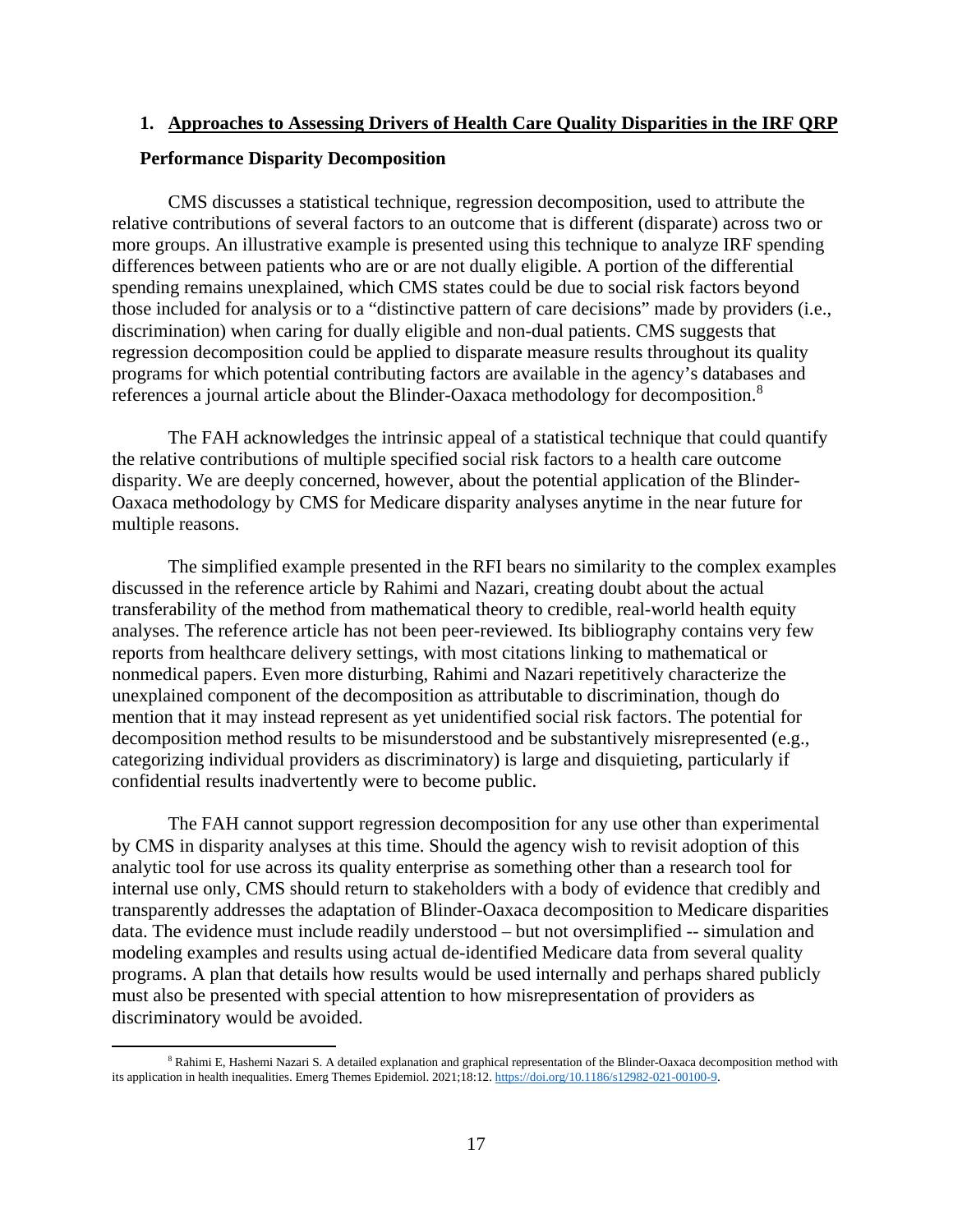#### **Measures Related to Health Equity**

#### Health Equity Summary Score (HESS)<sup>[9](#page-17-0)</sup>

CMS offers the HESS as an equity measure already in development for use in other programs that is potentially transferable to the IRF QRP. This composite measure was conceived for scoring Medicare Advantage (MA) plans on care delivered to their racial/ethnic and dually eligible patient subgroups that aggregates facility performance on selected HEDIS clinical measures (e.g., breast cancer screening) with experience-of-care survey results (MA CAHPS). The HESS was designed for reporting to plans and the public as a star rating (1-5 stars scale).

As we have previously commented,  $10$  the FAH recognizes the intrinsic appeal of a single metric for facility equity performance and its potential utility for evaluating progress towards closing the equity gaps in CMS programs. We stand willing to work with CMS in development of a realistic and fair summary score. However, we strongly believe that anything beyond a conceptual discussion of IRF QRP applicability is premature at this time.

We note challenges described by measure developers in the reference article cited by CMS in this RFI. For example, when nearly 400 Medicare Advantage (MA) health plans were evaluated by the HESS developers, scores for both HEDIS and CAHPS performances were calculable for only 44 percent of health plans. Smaller health plans and those with less typical demographic distribution patterns were seldom evaluable. No trial reporting HESS results to beneficiaries (i.e., plan members) was performed so the perceived value of this score to them remains speculative. We note that CMS does not describe or provide any more references to reports of additional experience with applying the HESS to MA health plans. We also note that during recent MA rulemaking, CMS solicited feedback about the development of a Health Equity Index which appears to be a successor to the HESS.<sup>[11](#page-17-2)</sup> Finally, we note the agency's statement in this RFI that "a version of the HESS is in development for the Hospital Inpatient Quality Reporting (HIQR) program.

We are concerned that the HESS is moving forward towards implementation in at least two CMS quality programs even though it does not appear to currently meet the criterion of adhering to high scientific acceptability standards as described in this RFI by CMS for its equity measures. We do support continued exploration of "HESS-type" measure concepts but strongly urge that modeling, simulation, and beneficiary comprehensibility and usability trials occur and testing results be shared fully and transparently with stakeholders before any such measures move further forward through rulemaking for the IRF QRP or other Medicare programs.

<span id="page-17-0"></span><sup>9</sup> Agniel D., Martino S.C., Burkhart Q, et al. Incentivizing excellent care to at-risk groups with a health equity summary score. J Gen Intern Med, 2021; 36(7):1847-1857[. https://link.springer.com/content/pdf/10.1007/s11606-019-05473-x.pdf.](https://link.springer.com/content/pdf/10.1007/s11606-019-05473-x.pdf) 

<span id="page-17-1"></span><sup>&</sup>lt;sup>10</sup> The Federation of American Hospitals. FY 2022 IPPS Comment Letter to CMS. June 28, 2021. Retrieved from https://www.fah.org/wp-content/uploads/2021/06/FY-2022-IPPS-Proposed-Rule.FAH-comment.062821.pdf

<span id="page-17-2"></span><sup>&</sup>lt;sup>11</sup> Calendar Year 2023 Advance Notice of Methodological Changes for Medicare Advantage Capitation Rates and Part D and Part D Payment Policies. Displayed February 2, 2022. Available for download a[t https://www.cms.gov/medicarehealth](https://www.cms.gov/medicarehealth-plansmedicareadvtgspecratestatsannouncements-and-documents/2023-advance-notice)[plansmedicareadvtgspecratestatsannouncements-and-documents/2023-advance-notice.](https://www.cms.gov/medicarehealth-plansmedicareadvtgspecratestatsannouncements-and-documents/2023-advance-notice)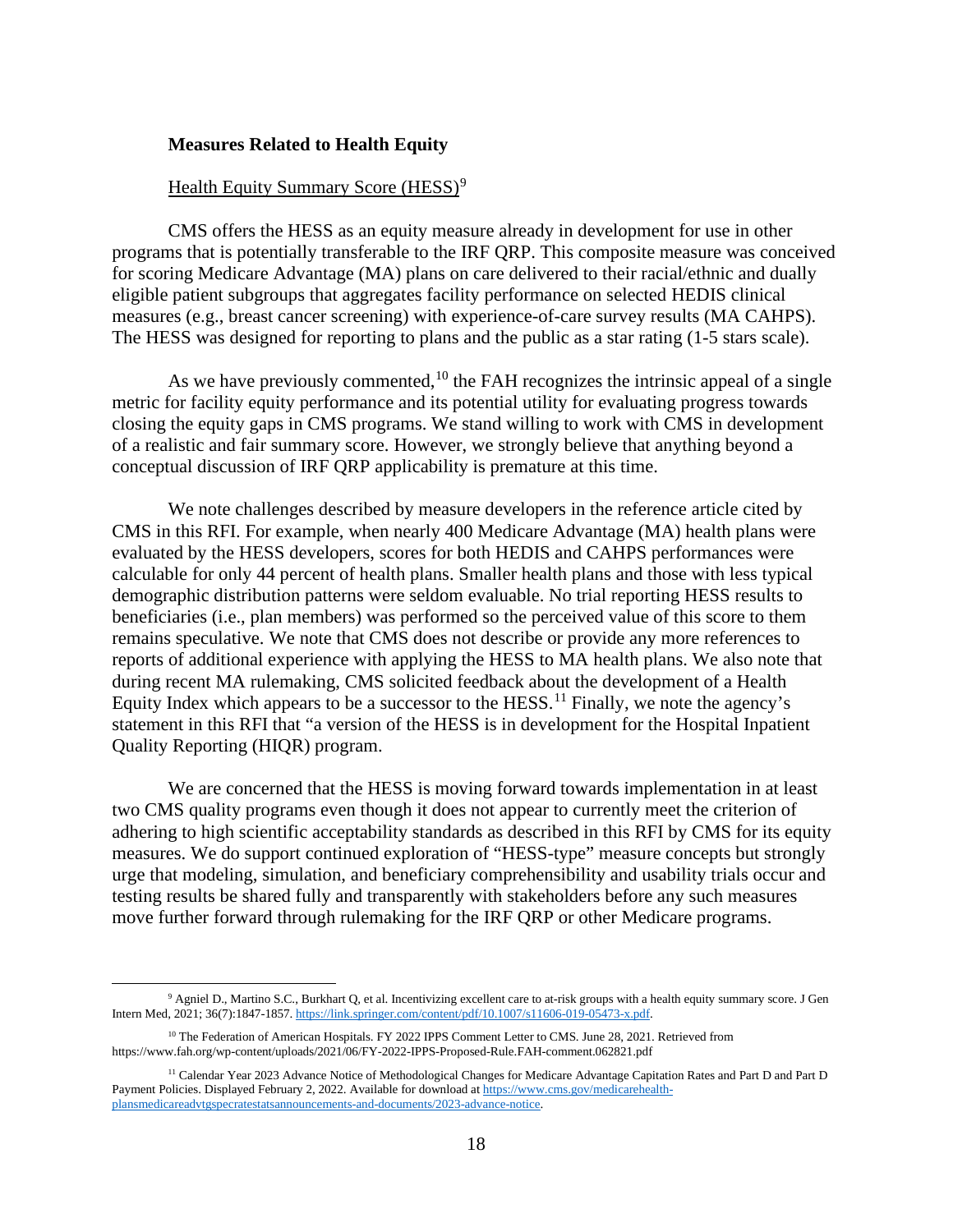#### Degree of Hospital Leadership Engagement in Health Equity Performance Data

A structural measure for health equity, Hospital Commitment to Health Equity (HCHE) measure, was recently taken through the pre-rulemaking process by CMS in anticipation of the measure being proposed for adoption into the Hospital Inpatient Quality Reporting Program inclusion during FY 2023 inpatient hospital rulemaking. CMS describes the measure and asks whether it could be adapted for the IRF QRP. Designed as an attestation-only measure, the HCHE measure requires a hospital to attest to each of five domains of organizational commitment to health equity: strategic plan, SDOH data collection; disparities analysis; quality improvement activities; and leadership involvement. The hospital must attest affirmatively for all domains, and all of their contained queries, to receive credit for satisfying the measure.

The FAH has several concerns about this measure. We note that during pre-rulemaking, the Measures Application Partnership's (MAP) Hospital Workgroup observed that evidence for a linkage between the measure and improved health outcomes had not been established. Similarly, the MAP also noted that a performance gap among hospitals for the measure's five structural elements (i.e., to which attestation would be required) had not been demonstrated. The FAH believes that considerations of adapting the HCHE measure to the IRF QRP are premature when the measure has yet to be formally proposed for HIQR Program addition and, therefore, CMS has not yet had the opportunity to review and reflect on stakeholder comments about the measure.

We believe that many of the priorities included in this structural measure are currently addressed by hospitals and health systems. Many already have in place language and communication access plans woven into their frameworks for ongoing provision of culturally competent care to patients with limited English proficiency and hearing or vision disabilities. These plans typically form part of the curricula for onboarding and refresher training of patientfacing staff. Hospitals also maintain certified electronic health record technology (CEHRT) capabilities as required under the Centers for Medicare and Medicaid Services (CMS) Promoting Interoperability Program for hospitals.

These activities also overlap with accreditation requirements of hospitals, in general. Discharge processes are already set up to evaluate a patient's access to their medication, transportation needs to downstream physicians and services and IRFs' interventions help patients return to the community in the most successful way they can. Health care providers already work to mitigate risk factors, such as certain social determinants which could negatively affect our patients' outcomes. A measure that assesses IRFs' commitment to equity could disadvantage certain providers, as every community differs in their available resources. Providers should not be penalized for resources, or lack thereof, outside the scope of their care.

We recommend that CMS also accrue experience with the measure, if finalized for acute care hospital reporting, prior to importing it into the IRF QRP or other programs. The FAH also urges CMS to first catalogue what hospitals in the PAC setting are already doing before establishing new measures or requirements to preclude burden caused by overlap and redundancy. A complete environmental scan, listening sessions, focus groups, and/or a Technical Expert Panel would be helpful. We also believe that the measure development process will also ensure that the measure is closely linked to clinical outcomes and that there is a clear gap in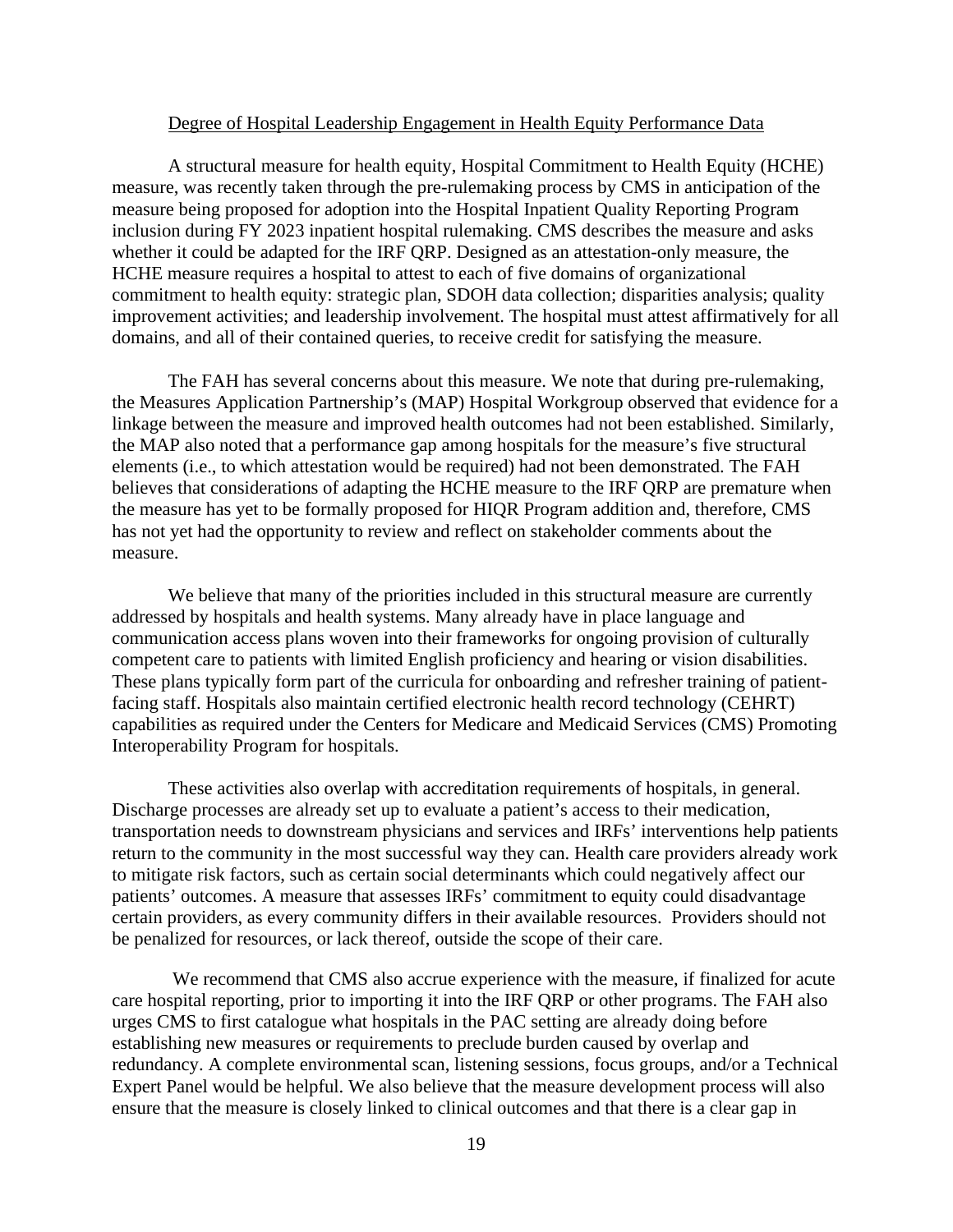hospital performance on these specific structural elements. CMS should not pursue measures which increase burden on health care providers and do not have a direct, peer-reviewed link to the quality of care they provide.

In addition, the FAH believes that CMS has the opportunity to address inequities in care through existing measurement efforts. For example, the collection of race/ethnicity, payer, and gender have always been included in the electronic clinical quality measure (eCQM) specifications as supplemental data elements. CMS could choose to make the collection and reporting of these data required. This change would allow hospitals to collect the data, use it for improvement purposes, and receive automatic credit through reporting of these data rather than require them to attest to it through a structural measure. Further specificity regarding what would specifically satisfy each of the statements is also needed to ensure that every hospital interprets and attests to them consistently. For example, what constitutes a majority of patients under question 2b and what are the minimum requirements for participation in a local, regional, or national quality improvement activity under question 4a?

Requiring the reporting of a potentially flawed measure to which revisions may soon be needed creates unnecessary burden for CMS and for providers and squanders finite resources that could be invested by CMS and providers into more effective equity initiatives. While we do not support this measure at this time, we are prepared to partner with CMS to refine this measure or develop alternative measure concepts.

#### **Health Equity Conclusion**

The FAH remains supportive of the essential work being done by CMS related to healthcare disparities and inequities as represented by this Equity Measurement RFI. Application of methods for identifying and reporting disparities within CMS programs remains a worthy goal to which we recommend a deliberative, consistent, coordinated approach by the agency. Some of the tools and methods described in this RFI appear promising for use in CMS programs including the IRF QRP. The FAH remains fully committed to working with CMS, HHS, and others on additional principles, tools, and methods that seem likely to be feasible, practicable, and lead to improved health outcomes.

\* \* \*

The FAH appreciates the opportunity to offer comments on the FY 2023 IRF PPS proposed rule. If you have any questions or would like to discuss further, please do not hesitate to contact me or a member of my staff at (202) 624-1534.

Sincerely,

//will///h/wat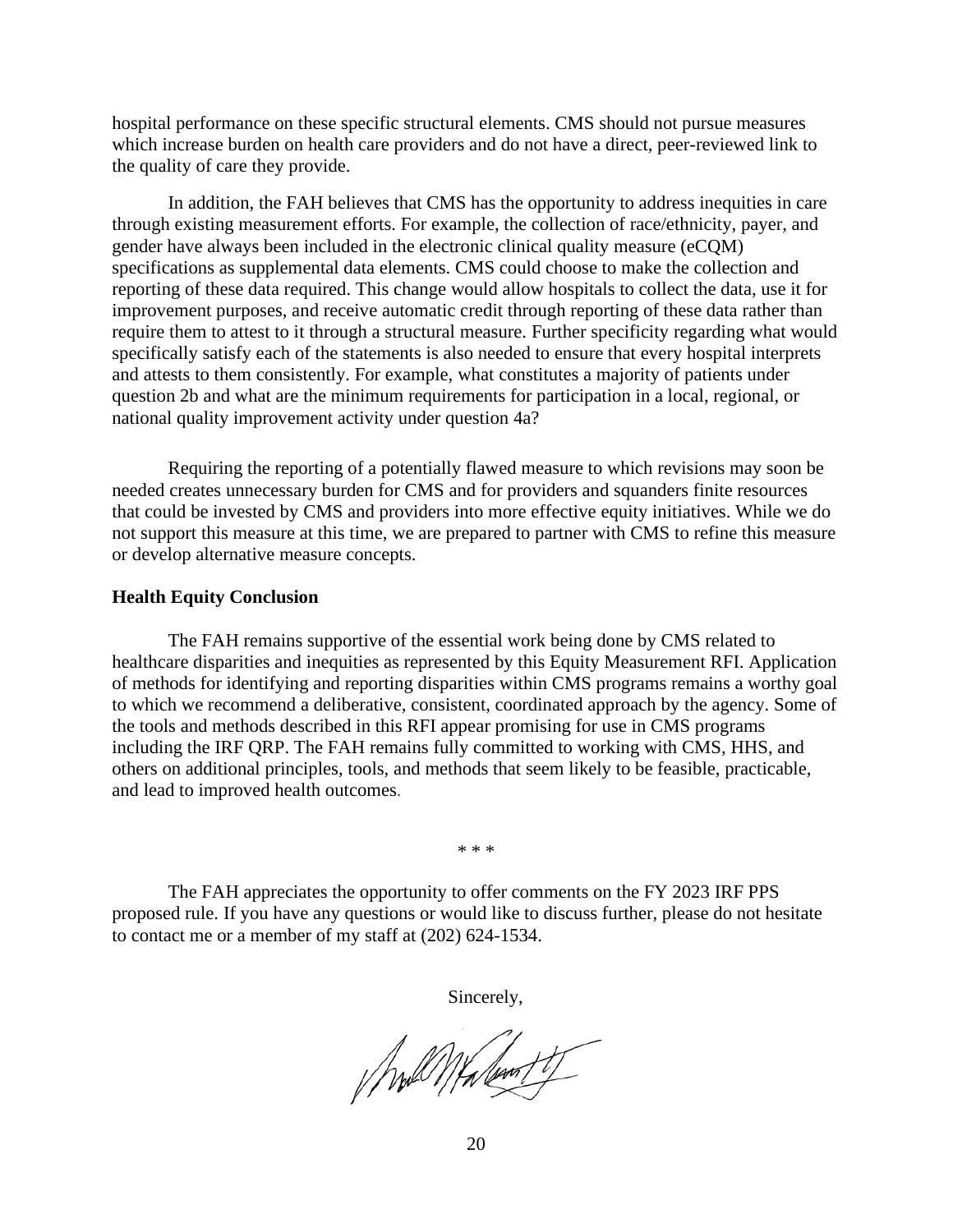# **Dobson DaVanzo**

Dobson DaVanzo & Associates, LLC 450 Maple Avenue East, Suite 303, Vienna, VA 22180 703.260.1760 **www.dobsondavanzo.com**

# **Memorandum**

| Date:    | May 24, 2022                                                                                 |
|----------|----------------------------------------------------------------------------------------------|
| To:      | Justin Hunter and Robert Wisner<br><b>Encompass Health Corporation</b>                       |
| From:    | Al Dobson, Joan DaVanzo, Seung Ouk Kim, Randy Haught, Kimberly<br>Rhodes, and Sarah Rappazzo |
| Subject: | Estimation of Updated IRF PPS Facility-Level Adjusters and Simulation<br>Summary             |

The Centers for Medicare and Medicaid Services (CMS) adjusts payments for Inpatient Rehabilitation Facilities (IRFs) based on patient and facility characteristics to account for variations in treatment costs. CMS uses three-year averages for three facility adjustments: 1) Low-Income Percentage (LIP), 2) Rural Status, and 3) Teaching Status. Since FY2014, each of these adjustments has been frozen at the FY2014 factor levels to maintain payment stability and reduce volatility that may have occurred had CMS updated the facility adjusters annually. In the FY2023 IRF PPS proposed rule, CMS presented results from its calculations of the three facility level adjustment factors by year from the current law (FY2014) factors through FY2023. In its commentary of the results, CMS indicated concern for the volatility and significant increases observed in the teaching adjustment factor, which rose from 1.0163 in FY2014 to 3.7910 in FY2023 and solicited input regarding the observed changes and possible methodology refinements.

Dobson DaVanzo replicated CMS' facility adjustments based on publicly available information and found similar directionality as reported by CMS, but differences in magnitude, particularly for the teaching adjustment. We explored several alternative simulations to understand any redistributional impacts of possible refinements to the facility adjustment calculation.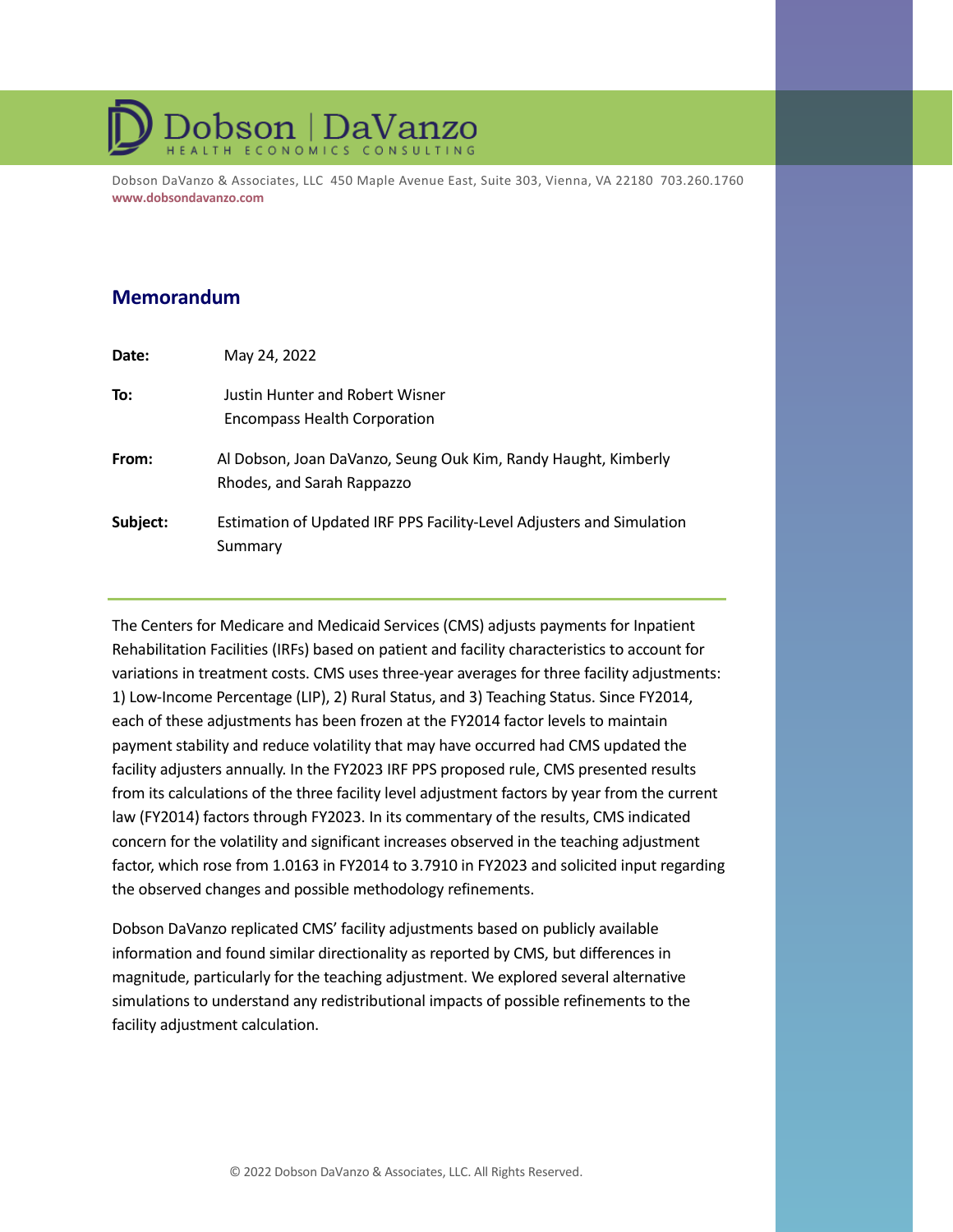

# **DOBSON DAVANZO REPLICATION OF CMS IRF PPS FACILITY ADJUSTMENT COEFFICIENTS**

#### **Data and Methods**

We used data from IRF rate setting files for FY2012-2023 to model facility-level adjustment factors under the IRF PPS. Rate setting files include estimates of average cost per case, payment per case (with and without outliers), facility case-mix index, rural status, lowincome portion, and teaching portion.

Our approach is an approximation of CMS' methodology and our variable creation is restricted relative to the actual CMS approach. For instance, CMS uses MAC-determined low-income portions and teaching status for payment purposes (not the Provider Specific File data). However, the rate setting file contains only the publicly available form of this information. Similarly, the method for calculating IRF cost per case in the rate setting file differs from the method used by  $RAND<sup>1</sup>$  $RAND<sup>1</sup>$  $RAND<sup>1</sup>$  to determine the facility-level adjustment factors. The rate setting file applies a facility-wide ratio of costs-to-charges (RCC) to claim charges whereas RAND uses department-level RCCs applied to revenue center charges on the claim; the facility-level RCC is applicable as a proxy for facility-level regressions, but results may differ subtly in case-level modeling. Finally, the RAND model uses number of 'equivalent' Medicare discharges that account for short-stay outlier cases, whereas the number of discharges in the rate setting file does not account for short-stay outliers. However, the rate setting file adjusts the IRF case mix index to account for short-stay outliers.

We followed CMS rulemaking and technical reporting documents<sup>[2](#page-21-1)</sup> to specify our regression approach for deriving updated payment factors for rural, LIP and teaching adjusters, as well as the approach to constructing budget neutrality factors. This involved constructing a case-weighted logarithmic regression model to predict average facility cost per case (standardized for case mix and wage index) based on facility-level factors (i.e., rural, LIP, teaching, and freestanding/unit status). This analysis was performed for each rate setting file year from 2012 to 2023. To replicate the CMS methodology, we computed a three-year moving average of the regression results. For example, for FY2014 we used results from the FY2012-2014 files and for FY2023 we used the results from FY2021-2023 files. Note that the data in the Rate Setting files typically lag the rate setting period by 2 years, so this three-year moving average would be consistent with the CMS approach.

<span id="page-21-0"></span><sup>1</sup> RAND is the CMS contractor for IRF PPS analytic support.

<span id="page-21-1"></span><sup>2</sup> IRF Rules and Related Files: https://www.cms.gov/Medicare/Medicare-Fee-for-Service-Payment/InpatientRehabFacPPS/IRF-Rules-and-Related-Files; IRF PPS Facility-Level Payment Adjustments Methodology (PDF): https://www.cms.gov/files/document/irf-pps-facility-levelpayment-adjustments-methodology.pdf

Encompass Health Corporation 2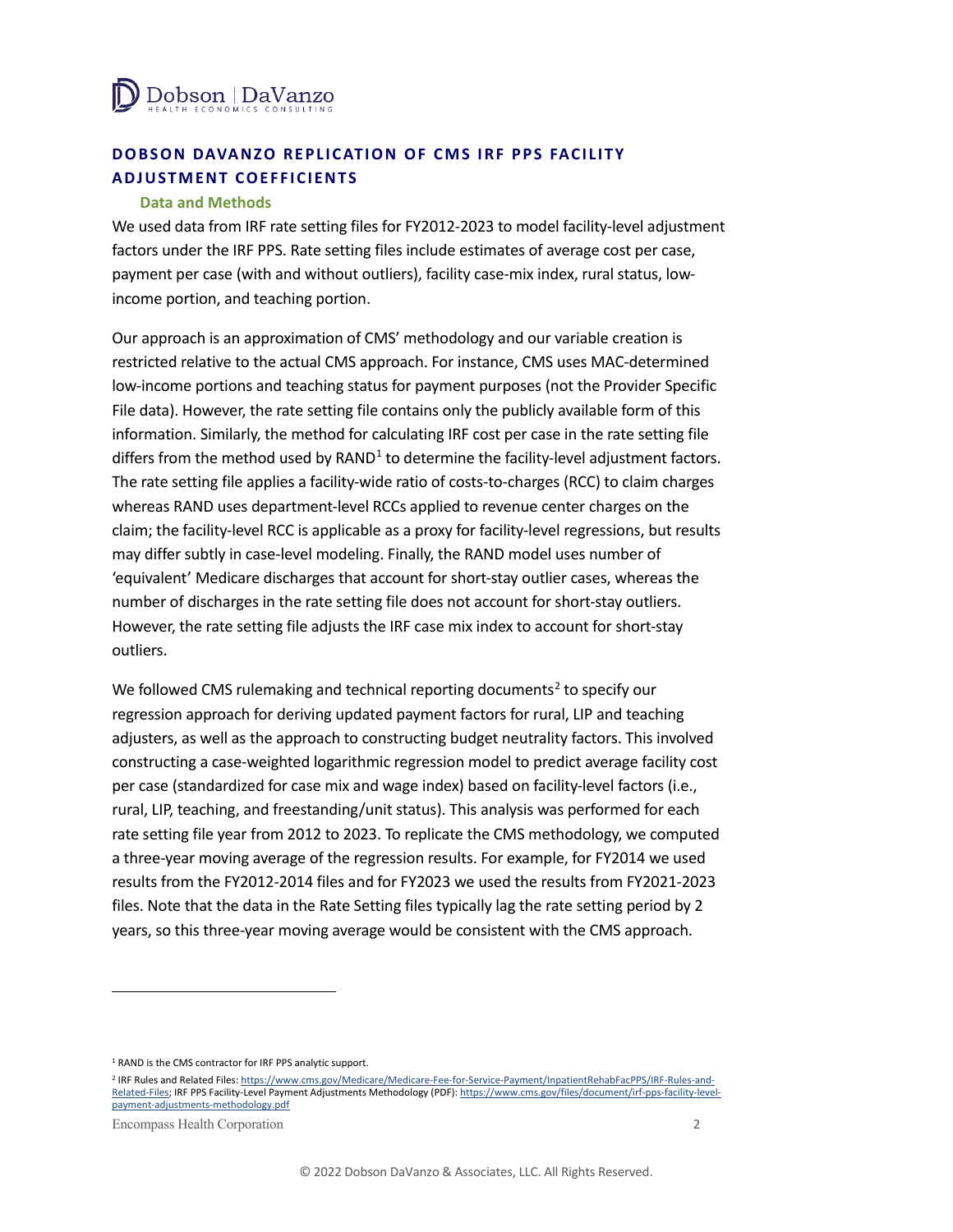

#### **Findings**

In Dobson DaVanzo's modeling results (shown below in Exhibit 1), we note directional consistency with CMS' results for all three coefficients over time. Dobson DaVanzo's results for DSH (LIP) and rural coefficients are generally similar in magnitude to CMS' results; however, Dobson DaVanzo's teaching coefficients, while directionally consistent with CMS, are of a much smaller magnitude.

#### **Exhibit 1: Dobson DaVanzo (DD) Estimated IRF PPS Facility Coefficients as Compared to CMS-Reported Estimates**

| DD (All IRFs)      |           |                |        |
|--------------------|-----------|----------------|--------|
| <b>Fiscal Year</b> | log (dsh) | log (teaching) | rural  |
| FY 2014            | 0.3890    | 1.2224         | 0.1092 |
| FY 2015            | 0.3490    | 1.3596         | 0.1244 |
| FY 2016            | 0.3449    | 1.4558         | 0.1202 |
| FY 2017            | 0.3347    | 1.4483         | 0.1177 |
| FY 2018            | 0.3736    | 1.2308         | 0.1005 |
| FY 2019            | 0.3885    | 1.2028         | 0.0938 |
| FY 2020            | 0.3960    | 1.2928         | 0.0860 |
| FY 2021            | 0.4025    | 1.4518         | 0.0941 |
| FY 2022            | 0.3934    | 1.5147         | 0.1065 |
| FY 2023            | 0.4386    | 1.6036         | 0.0999 |

| CMS (All IRFs)     |             |                |       |
|--------------------|-------------|----------------|-------|
| <b>Fiscal Year</b> | $log$ (dsh) | log (teaching) | rural |
| FY 2014            | 0.3177      | 1.0163         | 0.149 |
| FY 2015            | 0.3809      | 1.9791         | 0.141 |
| FY 2016            | 0.4363      | 3.1820         | 0.130 |
| FY 2017            | 0.3880      | 3.0946         | 0.124 |
| FY 2018            | 0.4377      | 2.2472         | 0.107 |
| FY 2019            | 0.4572      | 2.1450         | 0.099 |
| FY 2020            | 0.4367      | 2.4413         | 0.090 |
| FY 2021            | 0.4382      | 3.0467         | 0.096 |
| FY 2022            | 0.4165      | 3.3506         | 0.107 |
| FY 2023            | 0.5092      | 3.7910         | 0.100 |

#### **Discussion of FY2014 – FY2023 Results**

#### *The Rural Coefficient Decreased*

Like CMS' analysis, the Dobson DaVanzo analysis shows a decreasing rural coefficient from FY2014 to FY2023. The Dobson DaVanzo and CMS analyses show remarkable consistency in the FY2022 and FY2023 rural coefficients, where after rounding the Dobson DaVanzo values to the same number of decimal points as reported by CMS, the values exactly match. We note stability in the rural coefficient in both the CMS and Dobson DaVanzo models; since FY2018, the coefficient has been in the 0.09 to 0.10 range.

#### *The LIP Coefficient Increased*

CMS and Dobson DaVanzo analyses indicate a rising LIP coefficient from FY2014 to FY2023. The magnitude of the coefficients across the two analyses is generally similar and shows analogous trends. For instance, both analyses show a slight decrease in the LIP coefficient from FY2016 to FY2017, a general rising trend from FY2017 through FY2021, a slight decrease from FY2021 to FY2022, followed by a rise from FY2022 to FY2023. As with the rural coefficient, we see much more stability in the LIP coefficient over time relative to the teaching coefficient.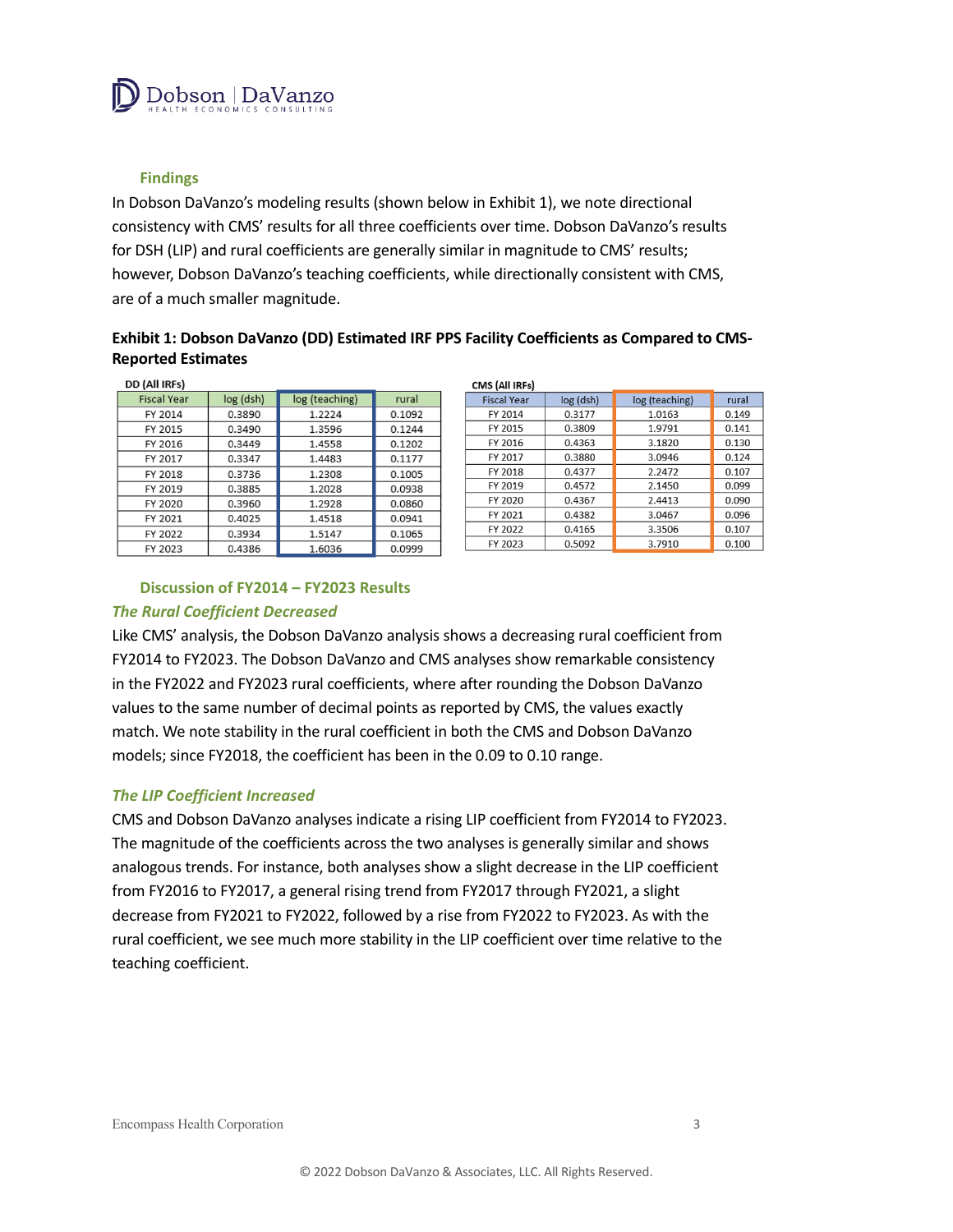

#### *The Teaching Coefficient Increased and Showed Volatility*

Similar to CMS' findings, we see variability and increases in the teaching coefficient from FY2014. Initial hypotheses of the observed volatility in the teaching coefficient are below:

- CMS' transition to the use of section GG functional status data in place of the former FIM® Instrument and related updates to the CMG groups and values in FY2020 may have influenced case-mix index values which are used to standardize the regression models.
- Covid-19 PHE waivers may have fundamentally changed patient mix (dropping volume, different case mix, changing costs per case).
- Volatility observed (such as the decrease in the teaching coefficient between FY2017 and FY2018) may be attributed to changes in the case-mix adjustment effect. For instance, if case mix for teaching facilities rises faster than for other non-teaching facilities, then because the dependent variable is standardized by case mix, the teaching coefficient would fall.
- We examined the annual change in 3-year moving average of case-mix and wageindex standardized costs per case and see that the costs for teaching IRFs rose at a faster rate as compared to non-teaching IRFs beginning in FY2017, as shown below in Exhibit 2. Given the small overall number of teaching IRFs, any change in case volume among the pool of teaching IRFs would likely impact the magnitude of the teaching coefficient.

| <b>Fiscal Year</b> | <b>Non-Teaching IRFs</b> | <b>Teaching IRFs</b> |
|--------------------|--------------------------|----------------------|
| FY14 ---> FY15     | 1.0%                     | $-0.6%$              |
| FY15 ---> FY16     | 0.3%                     | 0.5%                 |
| FY16 ---> FY17     | 0.5%                     | $-0.4%$              |
| FY17 ---> FY18     | 0.5%                     | 1.6%                 |
| FY18 ---> FY19     | 1.0%                     | 2.1%                 |
| FY19 ---> FY20     | 1.5%                     | 1.9%                 |
| FY20 ---> FY21     | 0.3%                     | 0.9%                 |
| FY21 ---> FY22     | 0.8%                     | 1.4%                 |
| FY22 ---> FY23     | 2.2%                     | 7.4%                 |

## **Exhibit 2: Annual Growth Rate of 3-year Moving Average in Adjusted Cost per Case[3](#page-23-0)**

Correlation between the 3 independent variables (teaching, LIP and Rural factors) may also play a role – significant changes observed in one may impact another.

<span id="page-23-0"></span>Encompass Health Corporation 4 <sup>3</sup> Adjusted cost per case is defined as: cost per case/ (case mix index\*(wage index\*labor share + non-labor share)).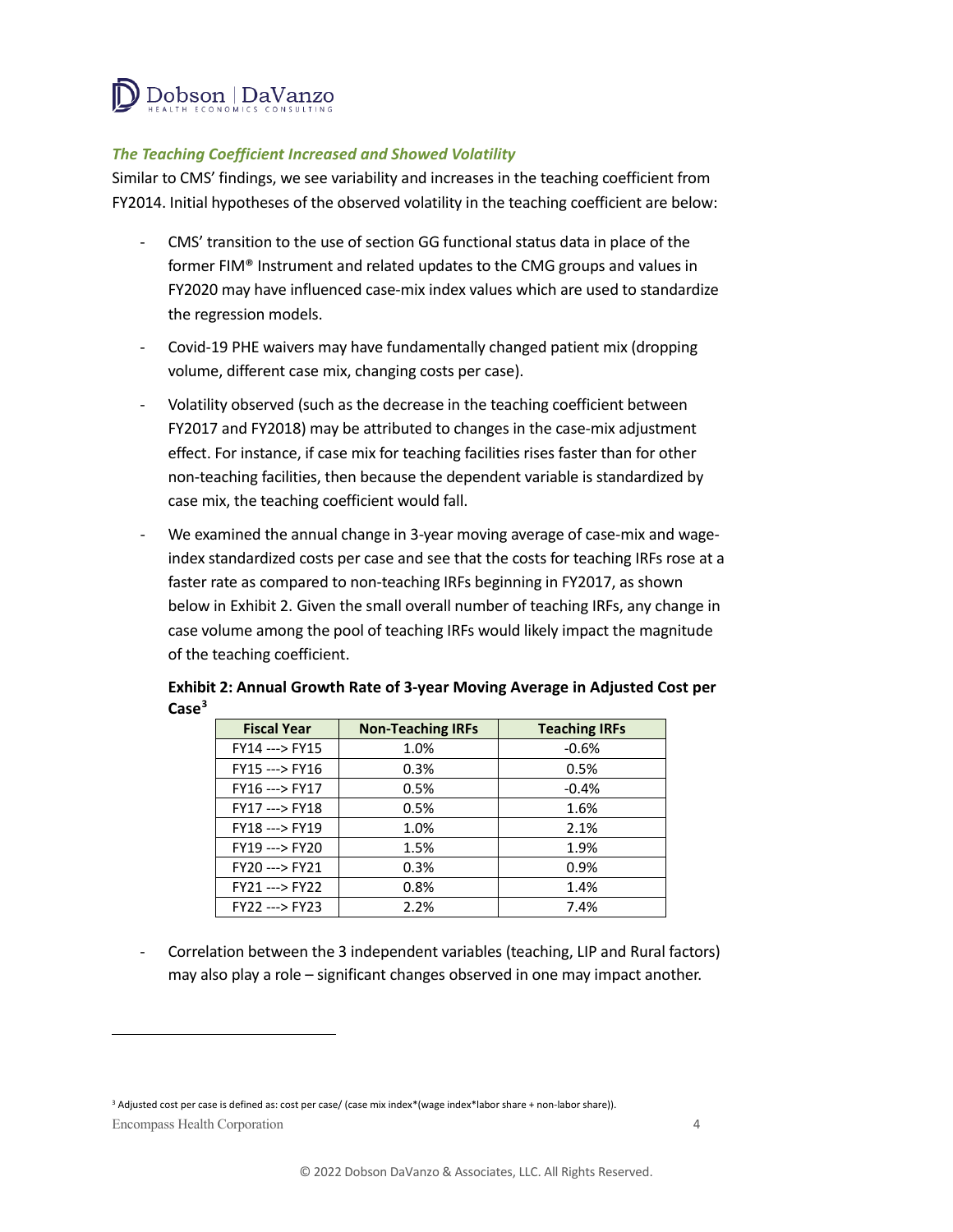

- A few extreme outliers may be impacting the findings. (Even after taking the log of the outcome variable, a few extreme outliers may distort the magnitude of the effect size.)
- Dobson DaVanzo's analytic approach approximates CMS' methodology and is restricted to publicly available data. As such, methodological and data source differences may be influencing the teaching results.

#### *Summary of FY2014-2023 Findings*

Ultimately, we notice similar issues and volatility in both the Dobson DaVanzo and CMS' analysis of the facility adjustment coefficients over time. The teaching adjustment results appear to be problematic in their instability and in the magnitude of increase over time, particularly in CMS' analysis. Given this, and as indicated in the proposed rule, using the FY2023 updated factors does not appear to be a reasonable option.

# **DOBSON DAVANZO SIMULATIONS OF CMS IRF PPS FACILITY ADJUSTMENT COEFFICIENTS**

We explored alternative scenarios CMS may wish to consider to reduce the volatility seen in both CMS and Dobson DaVanzo's analyses of the teaching adjustment coefficients over time. We simulated facility level payment impacts for each of these scenarios:

- 1. Cap teaching adjustment at the current IPPS teaching formula; use CMS' FY2014 LIP and Rural coefficients
- 1a. Cap teaching adjustment at the current IPPS teaching formula; use CMS' FY2023 LIP and Rural coefficients
- 2. Update the LIP and Rural coefficients to CMS FY2023 values, but continue to freeze teaching at CMS FY2014 coefficient
- 3. Include only freestanding IRFs in the calculation of FY2014 teaching facility coefficients
- 4. Use CMS' FY2023 facility adjustment coefficients
- 5. Use DD-calculated FY2023 facility adjustment coefficients

## **Detailed Discussion of Dobson DaVanzo Simulation 1a (Cap teaching adjustment at the current IPPS teaching formula; use CMS' FY2023 LIP and Rural coefficients)**

Given the regulatory stability of the Inpatient Prospective Payment System's teaching adjustment formula, the questionable findings we and CMS observed in the recent IRF PPS teaching coefficient results, we explored scenario 1a.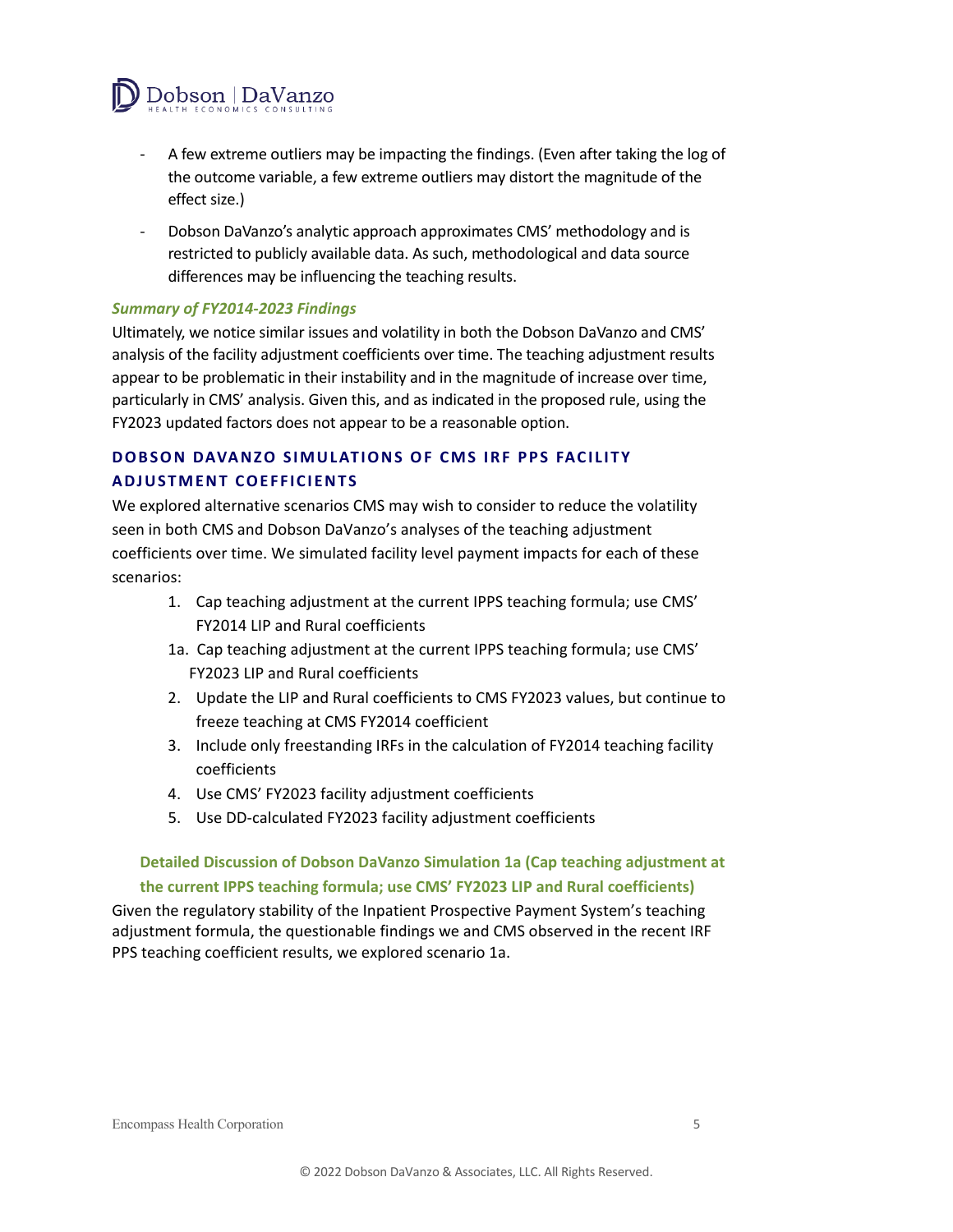

In this simulation, we used the current IPPS IME operating adjustment formula<sup>[4,](#page-25-0)[5](#page-25-1)</sup> to calculate the IRF teaching adjustment coefficient, and the CMS FY2023 LIP and Rural coefficients (0.5092 and 0.100, respectively). We then compared estimated total FY2023 payments from this simulation to the CMS reported FY2023 numbers to estimate the payment impacts (as shown in Exhibit 3).

Rural IRFs are significantly impacted by this approach, largely driven by the use of the FY23 rural coefficient. As mentioned above, the decrease observed in the rural coefficient over time in both the CMS and Dobson DaVanzo models suggests that a decrease in the rural adjustment may be justified given the stable and decreased rural coefficient seen in analyses of recent fiscal years. Additionally, a large decrease in payments is observed for IRFs with a Resident to ADC ratio above 19 percent. Given these redistributional effects compared to current law, if CMS chooses to modify or update the facility coefficients, a transition (phase-in or stop-loss) policy would help to ease providers into the changes.<sup>[6](#page-25-2)</sup>

| <b>Facility Classification</b> | <b>Number</b><br>of IRFs | <b>FY 23 Estimated</b><br><b>PPS Payment</b> | <b>Simulated PPS</b> | <b>Difference</b> | %<br><b>Change</b> |
|--------------------------------|--------------------------|----------------------------------------------|----------------------|-------------------|--------------------|
| Urban unit                     | 653                      | \$3,568,228,964                              | \$3,578,281,587      | \$10,052,623      | 0.3%               |
| Rural unit                     | 133                      | \$404,498,710                                | \$389,882,137        | $-$14,616,573$    | $-3.6%$            |
| Urban hospital                 | 317                      | \$5,144,036,291                              | \$5,153,838,071      | \$9,801,780       | 0.2%               |
| Rural hospital                 | 12                       | \$123,664,549                                | \$118,426,720        | $-$5,237,829$     | $-4.2%$            |
| Urban For-profit               | 396                      | \$4,903,049,111                              | \$4,917,139,373      | \$14,090,262      | 0.3%               |
| Rural For-profit               | 35                       | \$189,140,902                                | \$181,667,056        | $-$7,473,846$     | $-4.0%$            |
| Urban Non-Profit               | 489                      | \$3,318,397,242                              | \$3,324,831,008      | \$6,433,766       | 0.2%               |
| <b>Rural Non-Profit</b>        | 88                       | \$281,080,501                                | \$270,657,434        | $-$10,423,067$    | $-3.7%$            |
| Urban Government               | 85                       | \$490,818,902                                | \$490,149,276        | $-$669,626$       | $-0.1%$            |
| <b>Rural Government</b>        | 22                       | \$57,941,856                                 | \$55,984,367         | $-$1,957,489$     | $-3.4%$            |
| Urban                          | 970                      | \$8,712,265,255                              | \$8,732,119,658      | \$19,854,403      | 0.2%               |
| Rural                          | 145                      | \$528,163,259                                | \$508,308,856        | $-$19,854,403$    | $-3.8%$            |

#### **Exhibit 3: Estimated Impacts of Simulation 1a**

<span id="page-25-0"></span> $41.35$  x [(1 + resident to bed ratio)<sup>405</sup> - 1]. IRF resident to bed ratio was derived from 2019 and 2020 cost report data (Worksheet E-3 Part II)

<span id="page-25-1"></span><sup>5</sup> The IPPS Teaching (IME operating adjustment) formula (1.35 x [(1 + resident to bed ratio)<sup>405</sup> - 1]) has been static since FY2003. In the IPPS FY2023 IPPS NPRM, CMS is proposing to modify the methodology for calculating direct GME payments to teaching hospitals. Specifically, the proposed change would impact how the GME FTE cap is applied when the hospital's weighted FTE count is greater than its FTE cap. This would not impact our analysis, where we are using the IME operating adjustment formula, for which there have been no proposed changes.

https://www.cms.gov/Medicare/Medicare-Fee-for-Service-Payment/AcuteInpatientPPS/Indirect-Medical-Education-IME https://www.cms.gov/newsroom/fact-sheets/fy-2023-hospital-inpatient-prospective-payment-system-ipps-and-longterm-care-hospitals-ltch-pps

<span id="page-25-2"></span> $6$  Permutations of this simulation could also be options for CMS to consider:

- Use the IPPS teaching formula for the IRF teaching coefficient; continue to freeze the rural and LIP coefficients until the teaching coefficient is stabilized, or
- Use the IPPS teaching formula for the IRF teaching coefficient; update the rural coefficient based on the latest data but continue to freeze the LIP coefficient until the teaching coefficient is stabilized.

Encompass Health Corporation 6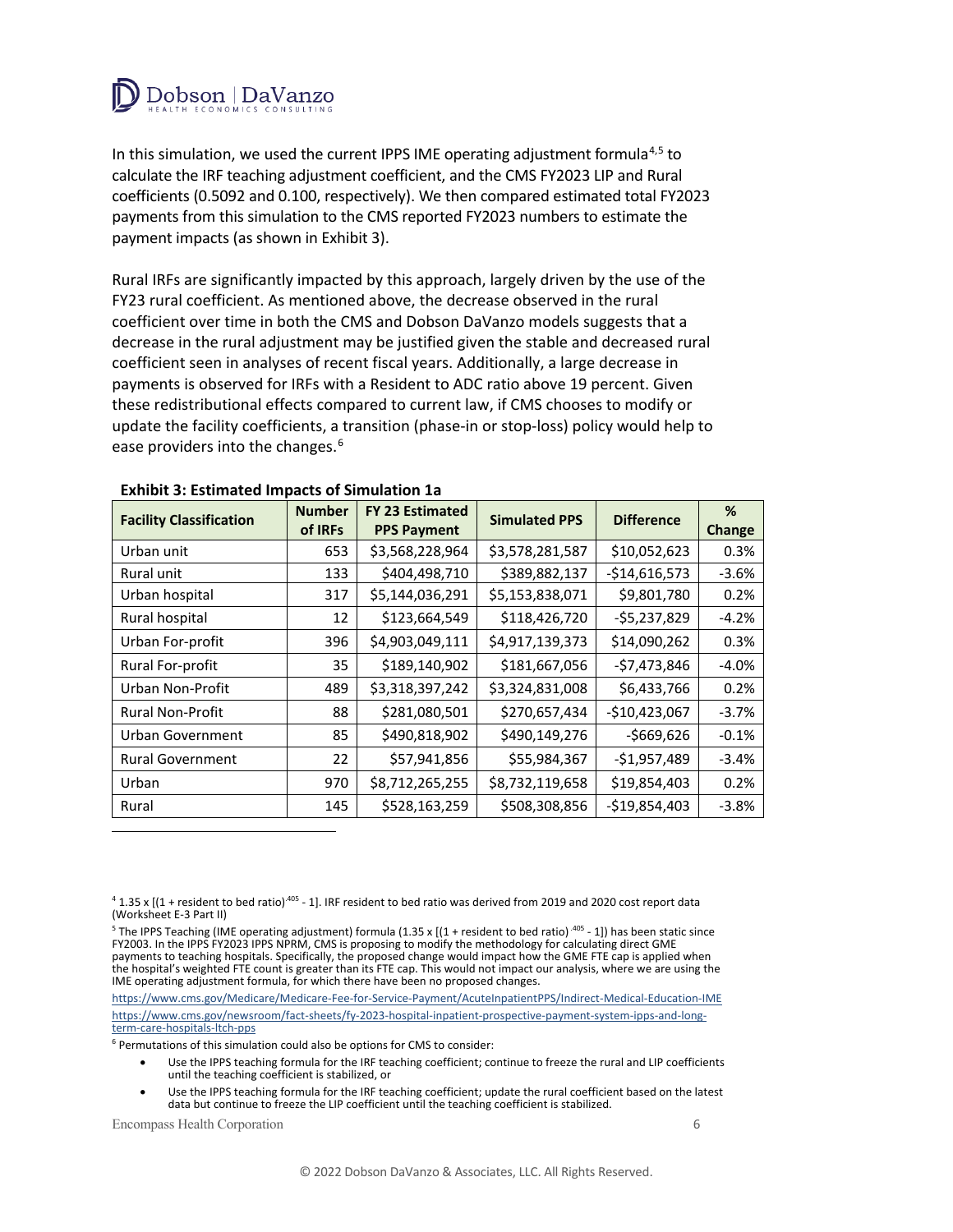

| <b>Urban by region</b>      | <b>Number</b><br>of IRFs | FY 23 Estimated<br><b>PPS Payment</b> | <b>Simulated PPS</b> | <b>Difference</b> | %<br>Change |
|-----------------------------|--------------------------|---------------------------------------|----------------------|-------------------|-------------|
| Urban New England           | 29                       | \$351,703,709                         | \$352,146,192        | \$442,483         | 0.1%        |
| Urban Middle Atlantic       | 121                      | \$1,105,304,474                       | \$1,096,789,588      | $-58,514,886$     | $-0.8%$     |
| Urban South Atlantic        | 158                      | \$1,754,034,378                       | \$1,757,609,007      | \$3,574,629       | 0.2%        |
| Urban East North<br>Central | 158                      | \$1,076,081,314                       | \$1,077,062,467      | \$981,153         | 0.1%        |
| Urban East South<br>Central | 55                       | \$541,370,971                         | \$542,170,782        | \$799,811         | 0.1%        |
| Urban West North<br>Central | 76                       | \$486,832,796                         | \$487,880,381        | \$1,047,585       | 0.2%        |
| Urban West South<br>Central | 197                      | \$1,916,199,259                       | \$1,914,875,257      | $-$1,324,002$     | $-0.1%$     |
| Urban Mountain              | 79                       | \$689,633,059                         | \$695,611,983        | \$5,978,924       | 0.9%        |
| Urban Pacific               | 97                       | \$791,105,295                         | \$807,974,000        | \$16,868,705      | 2.1%        |

| <b>Rural by region</b>             | <b>Number</b><br>of IRFs | <b>FY 23 Estimated</b><br><b>PPS Payment</b> | <b>Simulated PPS</b> | <b>Difference</b> | %<br><b>Change</b> |
|------------------------------------|--------------------------|----------------------------------------------|----------------------|-------------------|--------------------|
| Rural New England                  | 5                        | \$31,597,054                                 | \$30,388,623         | $-$1,208,431$     | $-3.8%$            |
| <b>Rural Middle Atlantic</b>       | 10                       | \$20,450,608                                 | \$19,580,712         | -\$869,896        | $-4.3%$            |
| <b>Rural South Atlantic</b>        | 16                       | \$94,124,004                                 | \$90,102,852         | $-$4,021,152$     | $-4.3%$            |
| <b>Rural East North Central</b>    | 23                       | \$83,014,794                                 | \$79,866,105         | $-53,148,689$     | $-3.8%$            |
| <b>Rural East South Central</b>    | 20                       | \$78,369,180                                 | \$76,036,657         | $-$2,332,523$     | $-3.0%$            |
| <b>Rural West North</b><br>Central | 20                       | \$56,249,053                                 | \$53,954,998         | $-52,294,055$     | $-4.1%$            |
| <b>Rural West South</b><br>Central | 42                       | \$144,923,352                                | \$139,494,598        | $-55,428,754$     | $-3.7%$            |
| <b>Rural Mountain</b>              | 6                        | \$9,019,488                                  | \$8,664,521          | $-$354,967$       | $-3.9%$            |
| <b>Rural Pacific</b>               | 3                        | \$10,415,726                                 | \$10,219,791         | $-$195,935$       | $-1.9%$            |

| <b>Teaching Status</b>                  | <b>Number</b><br>of IRFs | <b>FY 23 Estimated</b><br><b>PPS Payment</b> | <b>Simulated PPS</b> | <b>Difference</b> | %<br><b>Change</b> |
|-----------------------------------------|--------------------------|----------------------------------------------|----------------------|-------------------|--------------------|
| Non-teaching                            | 1012                     | \$7,969,532,093                              | \$7,997,118,319      | \$27,586,226      | 0.3%               |
| <b>Resident to ADC less</b><br>than 10% | 59                       | \$889,697,087                                | \$881,968,725        | $-57,728,362$     | $-0.9%$            |
| Resident to ADC 10%-<br>19%             | 34                       | \$339,056,464                                | \$324,837,311        | $-$14,219,153$    | $-4.2%$            |
| Resident to ADC greater<br>than 19%     | 10                       | \$42,142,870                                 | \$36,504,160         | $-55,638,710$     | $-13.4%$           |